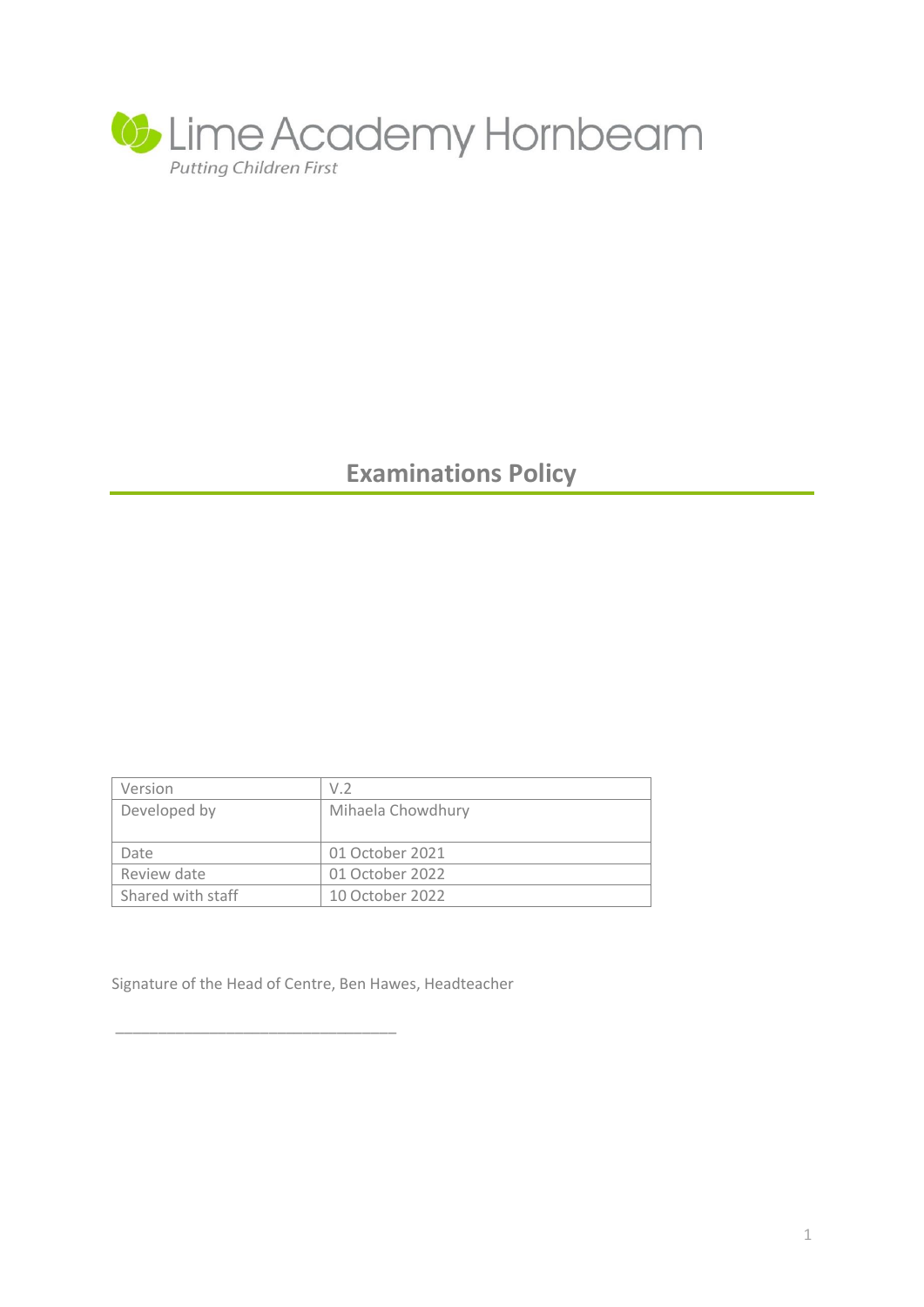#### **Contents**

- Examination responsibilities
- Qualifications offered
- Registration and Certification
- Examination series and timetables
- Entries, entry details and late entries
- Examination fees
- Equality legislation
- Contingency plan
- Malpractice and Plagiarism
- Examination days
- Candidates
- Special consideration
- Internal assessment
- Recognition of Prior Learning
- Results
- Access to Scripts
- Certificates
- Expectation of delivery of a BTEC course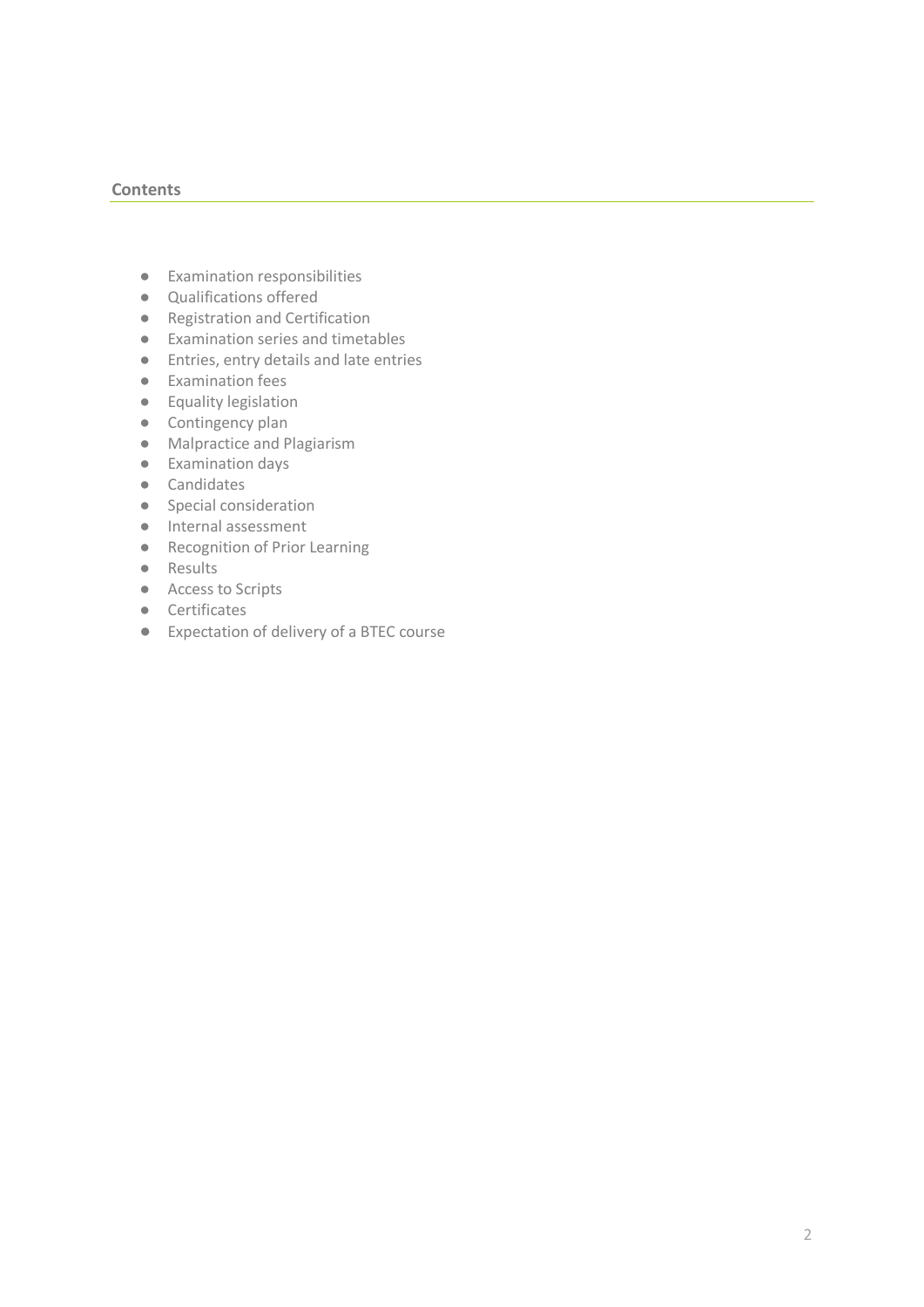# **Introduction**

The purpose of this examinations policy is:

- to ensure the planning and management of examinations is conducted efficiently and in the best interests of candidates.
- to ensure the operation of an efficient examinations system with clear guidelines for all relevant staff.

It is the responsibility of everyone involved in the centre's examination processes to read, understand, and implement this policy.

 The examinations policy will be reviewed by the Head and Centre, BTEC Quality Nominee and Examinations Officer

Where references are made to JCQ regulations/guidelines, further details can be found at <https://www.jcq.org.uk/exams-office/general-regulations/>

#### **Examination responsibilities**

#### **The Interim Headteacher (Ben Hawes) and the Quality Nominee (Mihaela Chowdhury)**

- have overall responsibility for the school/college as an examinations centre and advises on appeals and re-marks.
- are responsible for reporting all suspected or actual incidents of malpractice refer to the JCQ document *Suspected malpractice in examinations and assessments*.
- ensure that candidates and their parents are informed of and understand those aspects of the examinations timetable that will affect them.
- check with teaching staff that the necessary coursework and/or controlled assessments are completed on time and in accordance with JCQ guidelines.
- accurate completion of entry and all other mark sheets and adherence to deadlines as set by the examinations officer.
- accurate completion of coursework / controlled assessment mark sheets and declaration sheets.
- decisions on post-results procedures.

#### **Examinations Officer** (Paulette Grant)

- manages the administration of internal examinations and external examinations.
- advises the senior leadership team and class tutors on annual examinations timetables and procedures as set by the various awarding bodies.
- provides and confirms detailed data on estimated entries.
- maintains systems and processes to support the timely entry of candidates for their examinations.
- receives, checks and stores securely all examination papers and completed scripts and ensures that scripts are dispatched as per the guidelines.
- administers access arrangements and makes applications for special consideration following the regulations in the JCQ publications for Access arrangements, reasonable adjustments and special consideration.
- identifies and manages examination timetable clashes.
- accounts for income and expenditures relating to all examination costs/charges.
- line manages and is responsible for the training and monitoring of a team of examinations invigilators responsible for the conduct of examinations.
- ensures candidates' coursework / controlled assessment marks are submitted, and any other material required by the appropriate awarding bodies correctly and on schedule.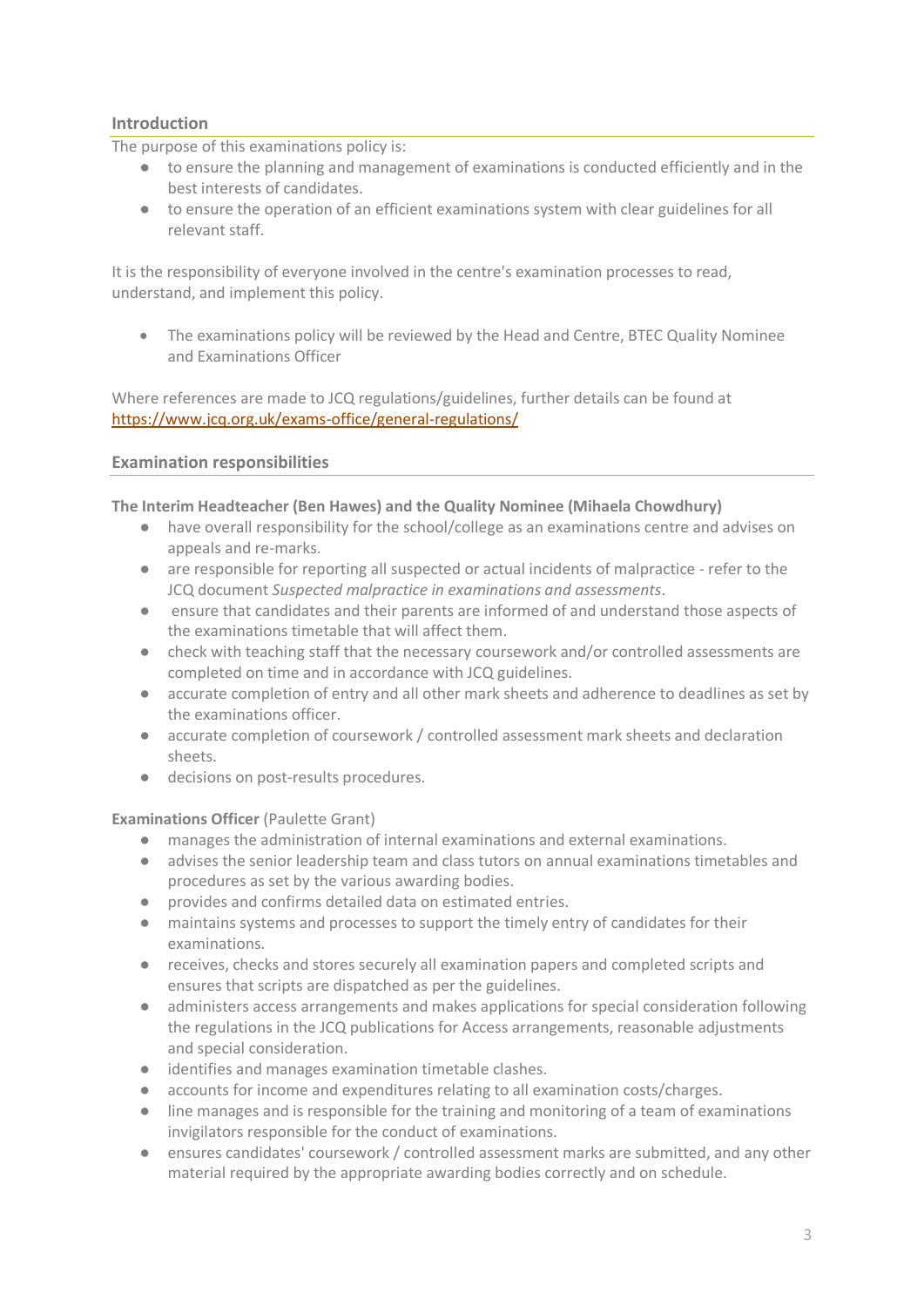- tracks, dispatches, and stores returned coursework / controlled assessments.
- arranges for dissemination of examination results and certificates to candidates and forwards, in consultation with the SLT, any post results service requests.
- In absence of Paulette Grant, the exam officer responsibilities will be fulfilled by Denise Daultry, our OCR Centre Administrator.

**Teachers** are responsible for:

- supplying information on entries, coursework and controlled assessments as required by the Deputy Headteacher and/or examinations officer
- confirmation and checking of entries
- identifies and manages examination timetable clashes
- accounts for income and expenditures relating to all examination costs/charges
- line manages and is responsible for the training and monitoring of a team of examinations invigilators responsible for the conduct of examinations
- ensures candidates' coursework / controlled assessment marks are submitted, and any other material required by the appropriate awarding bodies correctly and on schedule
- identification and testing of candidates' requirements for access arrangements and notifying the examinations officer in good time so that they are able to process any necessary applications in order to gain approval (if required)
- working with the examinations officer to provide the access arrangements required by candidates in examinations rooms
- assisting the examinations officer in the efficient running of examinations according to JCQ regulations
- collection of all examination papers in the correct order at the end of the examination and ensuring their return to the examinations office
- distribution of relevant materials/equipment during examinations

**Candidates** are responsible for:

- understanding coursework / controlled assessment regulations and signing a declaration that authenticates the coursework as their own
- ensuring the conduct themselves in all examinations according to the JCQ regulations

### **Qualifications offered**

The qualifications offered at this centre are decided by the Senior Leadership Team with agreement of the Quality Nominee.

The types of qualifications offered are Functional Skills English, Maths, ICT from Entry levels to Level 2, a range of vocational qualifications which include BTEC Levels Entry 1-Entry 3 (BTEC Pre-Vocational and Vocational), AQA PSHE, OCR and ASDAN.

The subjects offered for these qualifications in any academic year may be found in the centre's published prospectus or similar documents for that year. If there is to be a change of specification for the next year, the examinations office must be informed by  $1<sup>st</sup>$  July.

Informing the examinations officer of changes to a specification is the responsibility of the Quality Nominee.

Decisions on whether a candidate should be entered for a subject will be taken by the tutor/ class teacher in consultation with the relevant member of the Senior Leadership Team.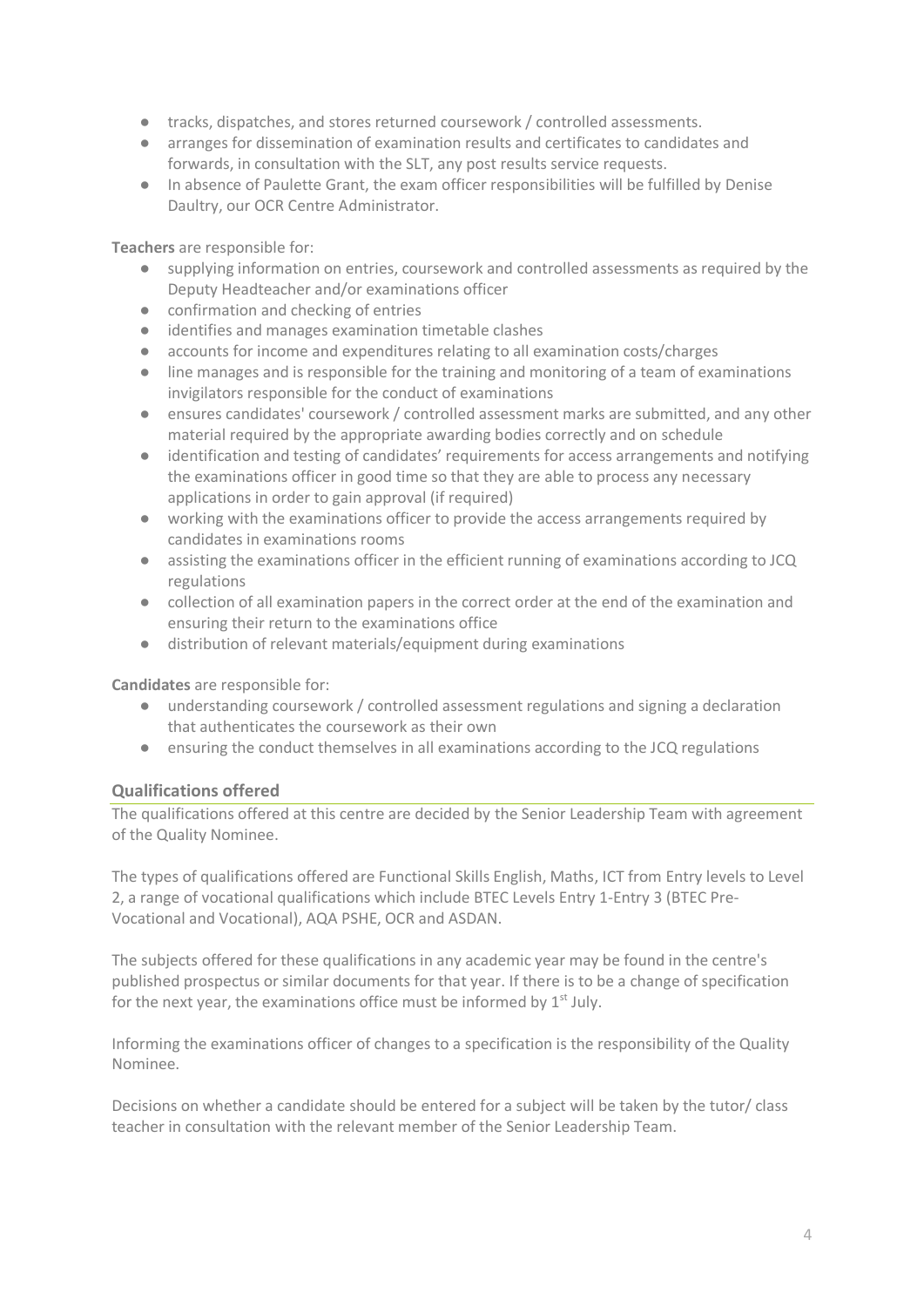# **Registration and Certification Policy**

Our aim is to:

- 1. To register our individual learners to the correct programme within a timescale
- 2. To claim valid learner certificates within agreed timescales
- 3. To construct a secure, accurate and accessible audit trail to ensure individual learners registration claims can be traced to the certificate issued for each learner.

In order to do this Lime Academy Hornbeam and the Trust will:

- Register each learner within the awarding body requirements
- The Head of Centre and the Quality Nominee will check the accuracy of learner registration
- Each learner will receive a letter home, informing the parents and carers about the name of BTEC/OCR course, the duration and the expected qualification
- The details of the each BTEC course duration, awards available and credits are present in the BTEC Students' Handbook
- Our Examination officer will inform the awarding body of withdrawals, transfer or change of learner details.
- The Quality Nominee will audit certificate claims made to the awarding body
- The Quality Nominee will audit the certificates received from the awarding body to ensure accuracy and completeness
- The certificates will be given to the pupils during our Achievement Assembly

### **Examination series**

Internal examinations (mock examinations) and assessments are scheduled in the Spring and Summer term

External examinations and assessments are scheduled in May/June

Internal examinations are held under external examination conditions

The centre does not offer assessments on an on-demand basis

### **Examination timetables**

Once confirmed, the examinations officer will circulate the examination timetables for internal and external examinations at a specified date before each series begins.

### **Entries, entry details and late entries**

The centre does not accept entries from private candidates, unless they are ex-students who have left the school within 1 year of the requested entry at the agreement of the Examinations Officer. The centre does not act as an examinations centre for other organisations.

Entry deadlines are circulated to responsible teachers via email*.*

Deputy Headteacher/Quality Nominee will provide estimated entry information to the examinations officer to meet JCQ and awarding body deadlines.

Entries and amendments made after an awarding organisation's deadline (i.e. late) require the authorisation, in writing, of the Deputy Headteacher and the late fee may be charged to the Department budget as appropriate.

GCSE re-sits are allowed in agreement with the Deputy Headteacher and Quality Nominee.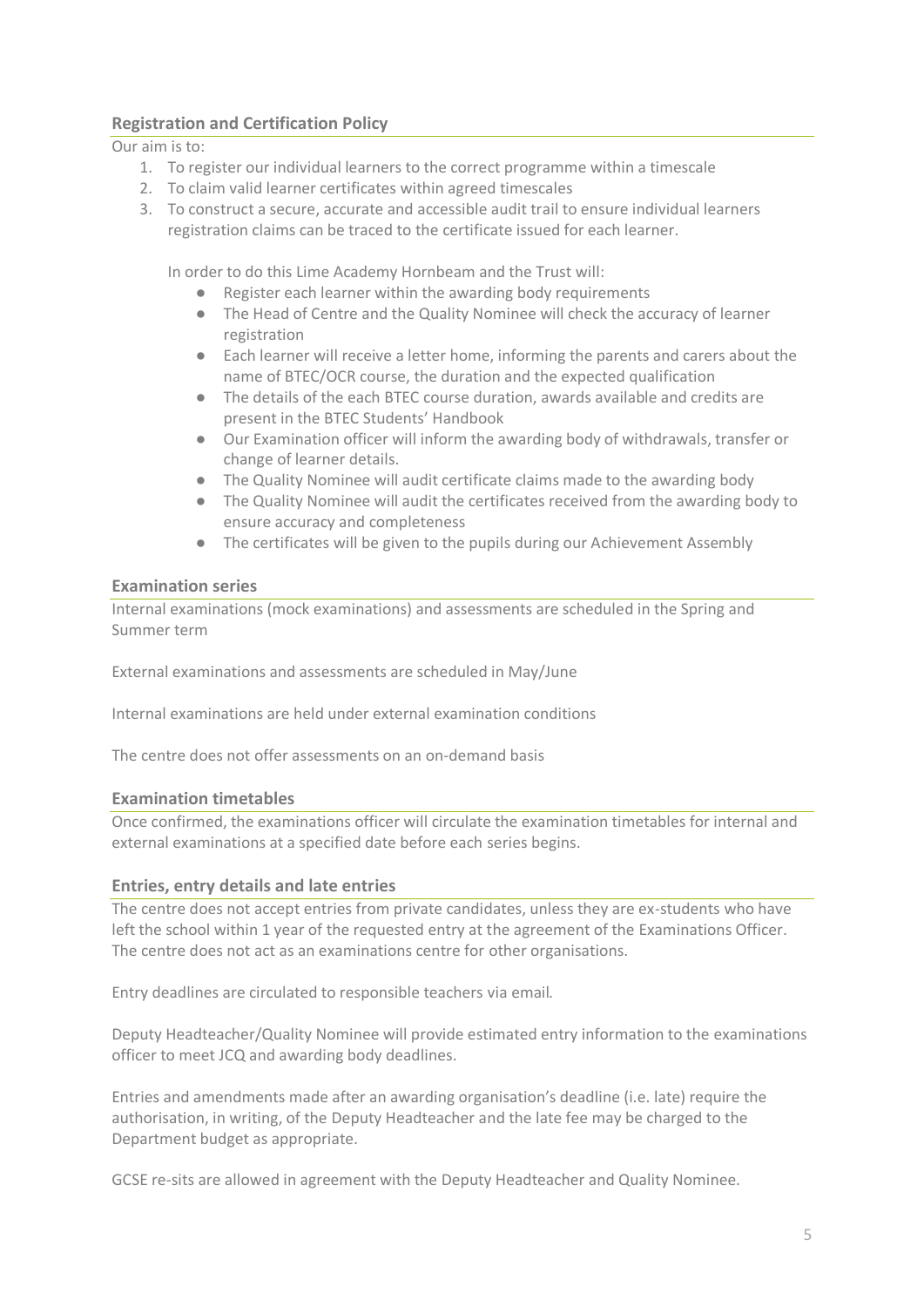Functional Skills examination re-sits are allowed in agreement with the Deputy Headteacher.

#### **Examination fees**

Candidates will not be charged for changes of tier, withdrawals made through the proper procedures or alterations arising from administrative processes provided these are made within the time allowed by the awarding bodies.

The examinations officer will publish the deadline for action well in advance for each examinations series.

All entry examination fees are paid by the centre.

#### **Equality Legislation**

All examination centre staff must ensure that they meet the requirements of any equality legislation.

The centre will comply with the legislation, including making reasonable adjustments to the service that that they provide candidates in accordance with requirements defined by the legislation, awarding bodies, and JCQ. This is the responsibility of the Examination Officer under the advisement of the Senior Leadership Team.

#### **Access arrangements**

The class tutors will inform the examination officer of any special arrangements that individual candidates will need during the course and in any assessments/examinations.

A candidate's access arrangements requirement is determined by the Tutor in agreement with the Head of the Department.

Ensuring there is appropriate evidence for a candidate's access arrangement is the responsibility of the tutor.

Submitting completed access arrangement applications to the awarding bodies is the responsibility of the Examinations Officer*.*

Rooming for access arrangement candidates will be arranged by the Examinations Officer.

Invigilation and support for access arrangement candidates, as defined in the JCQ access arrangements regulations, will be organised by the Tutors with the help of the Learning Support Team.

#### **Contingency planning**

Contingency planning for examinations administration is the responsibility of the Examinations Officer.

In case there is a need of fire evacuation during an examination, the examination officer will record the time leaving the examination room, resume the examination after it is safe to return in the building and recalculate the finishing time in this case.

If a pupil needs to use the bathroom during an examination, he or she must be accompanied, making sure there are no interaction with other students or use of electronic devices.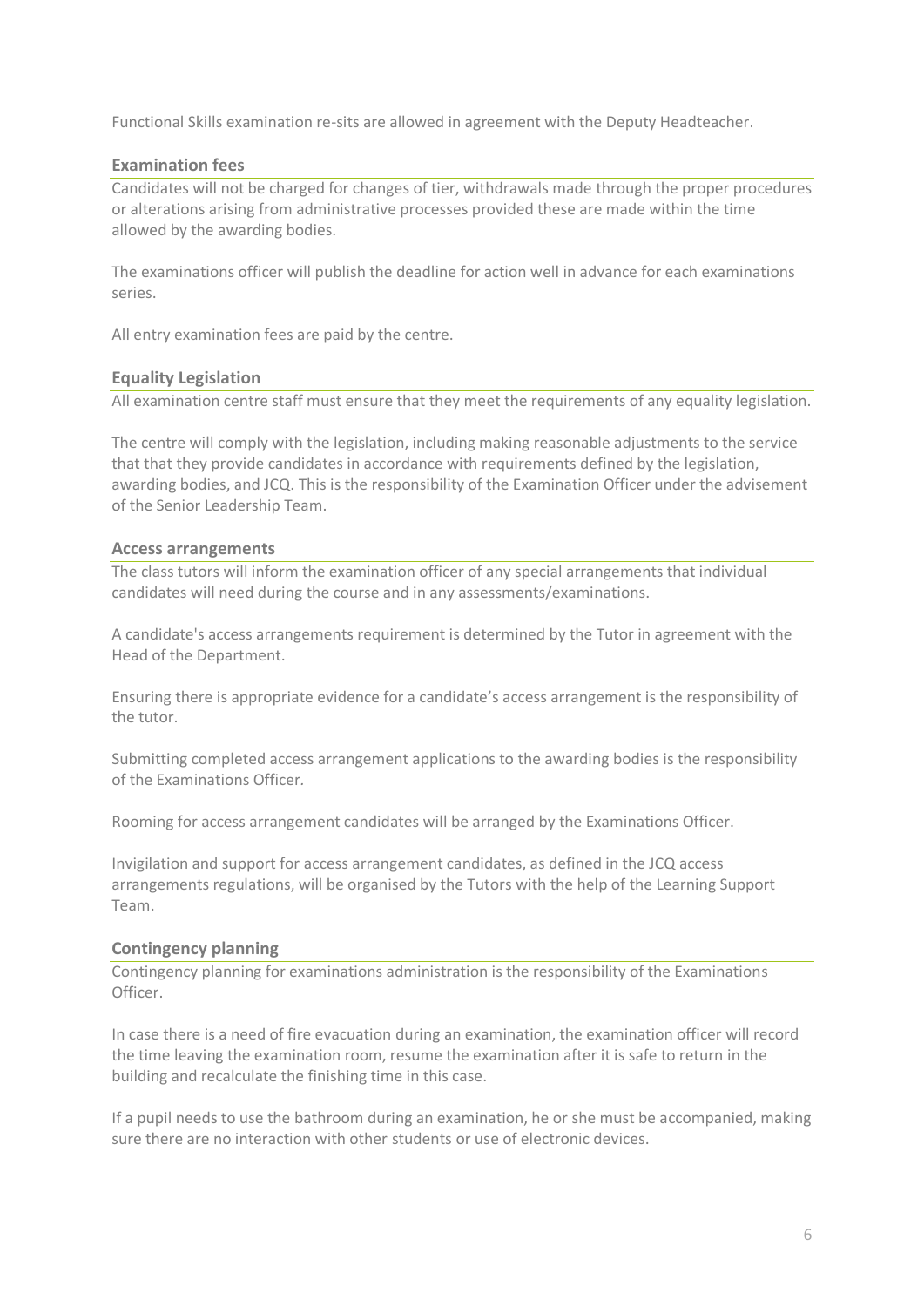If the centre ceases to offer a BTEC course, the pupils enrolled on this course and able to complete the coursework successfully, will be given the opportunity to continue their studies either joining a similar BTEC course at a local collage.

For more information, please refer to our Contingency Policy.

# **Malpractice and Plagiarism**

The Interim Headteacher and the Quality Nominee in consultation with the Examinations Officer is responsible for investigating suspected malpractice.

### **Cheating and Plagiarism**

A fair assessment of student's work can only be made if that work is entirely the student's own. A student can be accused of plagiarism if they present someone else's work or idea and passing them as off as own ideas/work. Therefore, students can expect an awarding body to be informed if:

- They are found guilty of copying, giving or sharing information or answers, unless part of a joint project
- They use an unauthorised aid during a test or examination
- They copy another student's answers during a test or examination
- They talk during a test or examination

All allegations of cheating and plagiarism will lead to a full investigation which will follow the guidance of the relevant awarding body.

If a student feels he/she has been wrongly accused of cheating or plagiarism, they should be referred to the Complaints Policy.

# **Centre staff malpractice**

'Centre staff malpractice' means malpractice committed by:

- a member of staff or contractor (whether employed under a contract of employment or a contract for services) at a centre; or
- an individual appointed in another capacity by a centre such as an invigilator,
- an Oral Language Modifier, a practical assistant, a prompter, a reader, a scribe or a
- Sign Language Interpreter

### **The Head of Centre or the Quality Nominee must:**

**The Head of Centre or the Quality Nominee must:**

- notify the appropriate awarding body immediately of all alleged, suspected or actual incidents of malpractice. The only exception to this is candidate malpractice discovered in controlled assessments, coursework or non-examination assessments before the authentication forms have been signed by the candidate. In this case the candidate will be asked to complete his work again, under close supervision.
- complete Form JCQ/M1 (suspected candidate malpractice) or Form JCQ/M2a (suspected malpractice/maladministration involving centre staff) to notify an awarding body of an incident of malpractice. Each form is available from the JCQ website [http://www.jcq.org.uk/exams-office/malpractice.](http://www.jcq.org.uk/exams-office/malpractice) Notifications in letter format will be accepted providing the information given covers the same points as Form JCQ/M1 or JCQ/M2a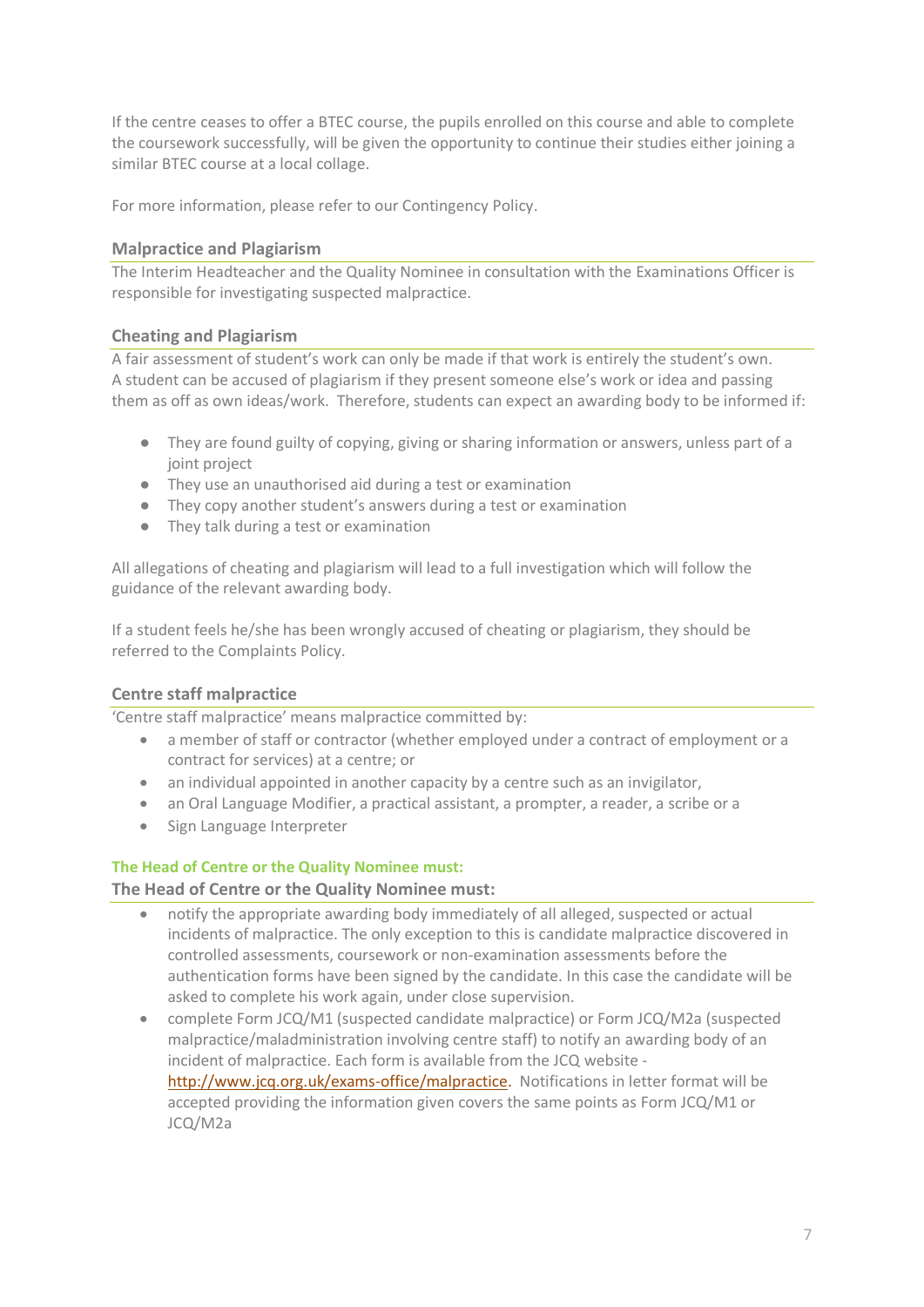- supervise personally, and as directed by the awarding body, all investigations resulting from an allegation of malpractice unless the investigation is being led by the awarding body or another party;
- ensure that if it is necessary to delegate an investigation to a senior member of centre staff, the senior member of centre staff chosen is independent and not connected to the department or candidate involved in the suspected malpractice. This is to avoid conflicts of interest which can otherwise compromise the investigation;
	- respond speedily and openly to all requests for an investigation into an allegation of malpractice. This will be in the best interests of centre staff, candidates and any others involved;
	- speedily and openly make available information as requested by an awarding body
	- co-operate and ensure their staff do so with an enquiry into an allegation of malpractice, whether the centre is directly involved in the case or not; inform staff members and candidates of their individual responsibilities and rights as set out in these guidelines
	- pass on to the individuals concerned any warnings or notifications of penalties, and ensure compliance with any requests made by the awarding body as a result of a malpractice case

# **Procedures for dealing with allegations of malpractice**

The handling of malpractice complaints and allegations involves the following phases.

- The allegation
- The awarding body's response
- The investigation
- The Report
- The decision
- The appeal

### **Communication**

Awarding bodies will communicate with the head of centre regarding allegations of malpractice or the BTEC Quality Nominee, except when the head of centre or the QN is under investigation. In such cases communications may be with the Chair of Governors or CEO.

Awarding bodies may communicate directly with members of centre staff who have been accused of malpractice if the circumstances warrant this, e.g. the staff member is no longer employed or engaged by the centre.

Awarding bodies will only communicate directly with a candidate or the candidate's representative when either the candidate is a private candidate, or the awarding body has chosen to communicate directly with the candidate due to the circumstances of the case. (For example, there is a contradiction in the evidence provided by the candidate and the centre, or the centre is suspected of non-compliance with the regulations.) In such cases the awarding body will advise the head of centre in writing that it proposes to deal directly with the candidate. The head of centre once advised by the awarding body will not ordinarily communicate further with the candidate.

The Head of Centre, the Quality Nominee, all teachers delivering coursework and conducting exams, must read and familiarise themselves with the content of the following document: **General and vocational qualifications Suspected malpractice in examinations and assessments Policies and procedures 1 September 2020 to 31 August 2021**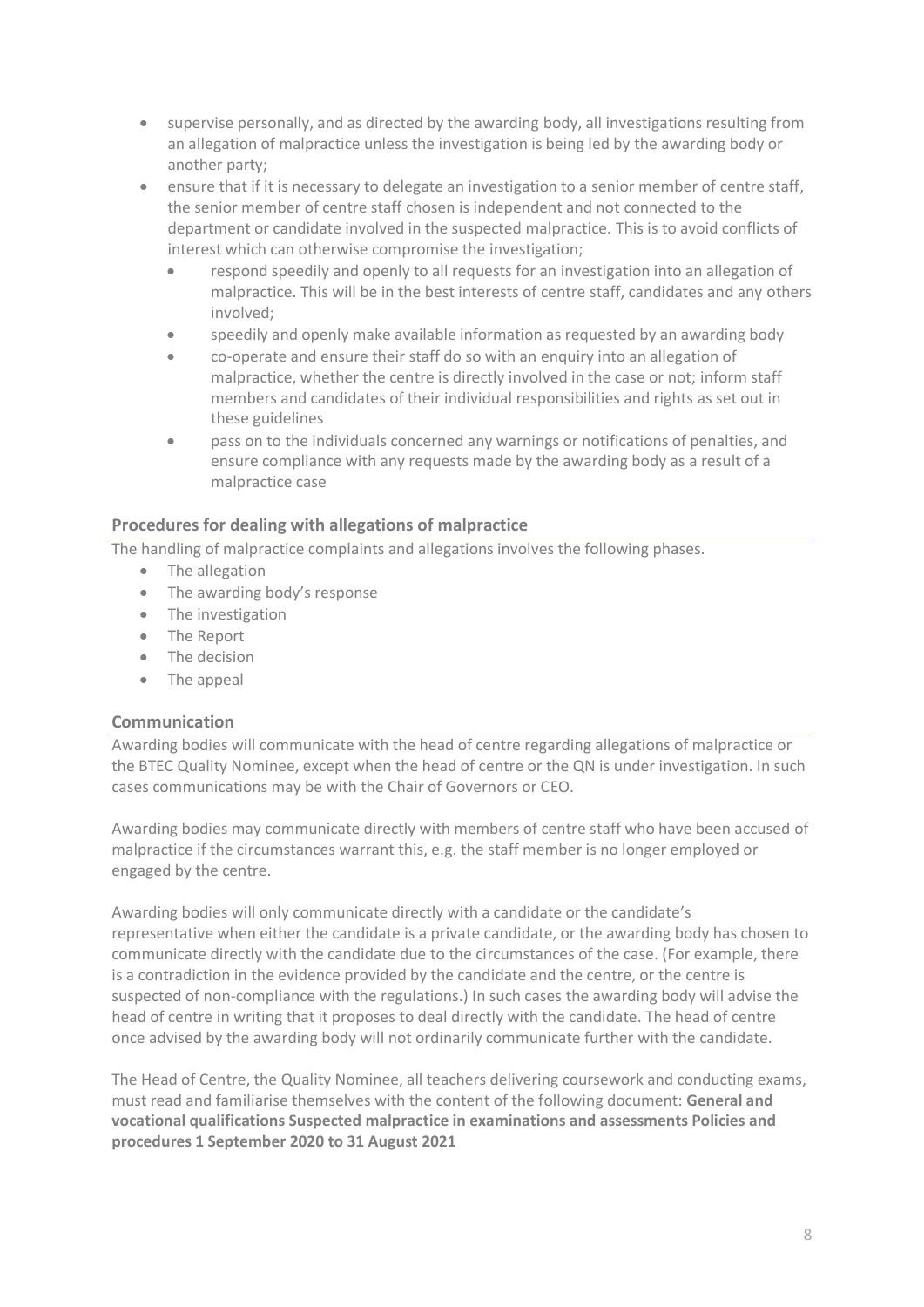### [https://qualifications.pearson.com/en/contact-us/students/reporting-suspected](https://qualifications.pearson.com/en/contact-us/students/reporting-suspected-malpractice.html#:~:text=To%20report%20suspected%20malpractice%20by,as%20much%20detail%20as%20possible)[malpractice.html#:~:text=To%20report%20suspected%20malpractice%20by,as%20much%20detail%](https://qualifications.pearson.com/en/contact-us/students/reporting-suspected-malpractice.html#:~:text=To%20report%20suspected%20malpractice%20by,as%20much%20detail%20as%20possible) [20as%20possible.](https://qualifications.pearson.com/en/contact-us/students/reporting-suspected-malpractice.html#:~:text=To%20report%20suspected%20malpractice%20by,as%20much%20detail%20as%20possible)

### **Examination days**

The tutors will book all examination rooms after liaison with other users and make the question papers, other examination stationery, and materials available for the invigilator.

Site management staff are responsible for setting up the allocated rooms, and will be advised of requirements at least 3 weeks in advance.

The Examinations Officer or Invigilator at the request of the Examinations Officer will start and finish all examinations in accordance with JCQ guidelines.

Subject staff may be present at the start of the examination to assist with identification of candidates. Any staff present must be in accordance with the rules defined by JCQ concerning who is allowed and what they can do.

In practical examinations, subject teachers' availability will be in accordance with JCQ guidelines. Examination papers must not be read by subject teachers or removed from the examination room before the end of a session. Papers will be distributed to heads of department in accordance with JCQ's recommendations and no later than *24* hours after candidates have completed it.

After an examination, the examinations officer will arrange for the safe dispatch of completed examination scripts to awarding bodies, working in conjunction with the Examinations Officer.

In the case of fire emergency or any other reasons for which our centre is made unavailable on the examinations' days, these examinations will take place at Brookfield House.

For more information, please refer to our Contingency Plan.

#### **Candidates**

The tutors will provide written information to candidates in advance of each examination series. The centre's published rules on acceptable dress and behaviour apply at all times. Candidates' personal belongings remain their own responsibility and the centre accepts no liability for their loss or damage.

In an examination room candidate must not have access to items other than those clearly allowed in the instructions on the question paper, the stationery list, or the specification for that subject. This is particularly true of mobile phones and other electronic communication or storage devices with text or digital facilities. Any precluded items must not be taken into an examination room.

Disruptive candidates are dealt with in accordance with JCQ guidelines. Candidates are expected to stay for the full examination time at the discretion of the Examinations Officer.

**Note**: candidates who leave an examination room must be accompanied by an appropriate member of staff at all times.

The tutors are responsible for handling late or absent candidates on examination day.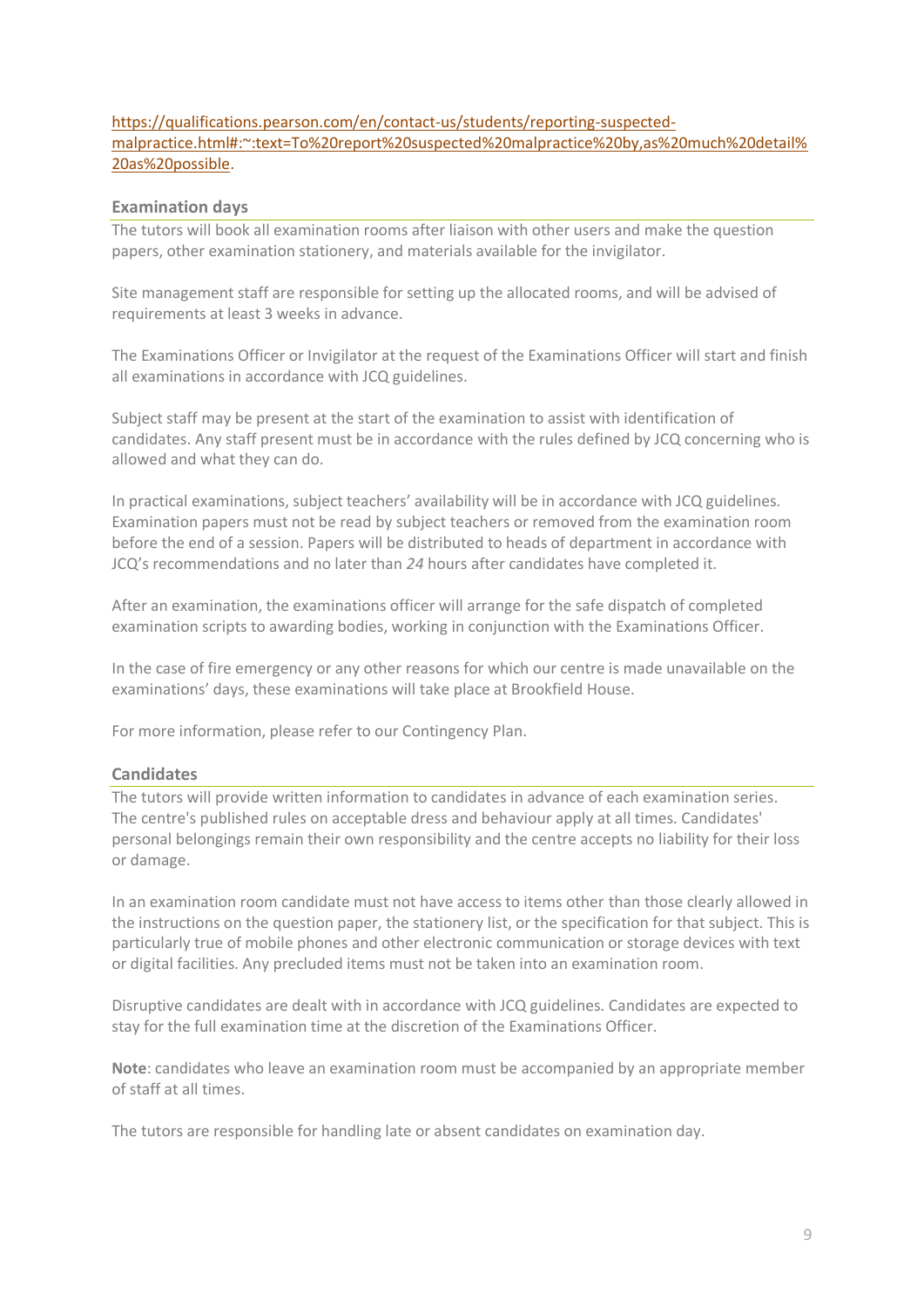Students arriving late to an examination within 1 hour of the JCQ Official start time will be allowed to sit the examination with the fulltime allowance. Any students arriving very late will be allowed to the sit the examination at the discretion of the Examinations Officer/ Tutor.

### **Special Consideration**

Should a candidate be unable to attend an examination because of illness, suffer bereavement or other trauma, be ill or otherwise disadvantaged or disturbed during an examination, then it is the candidate's responsibility to alert the centre's Examinations Officer to that effect.

The candidate must support any special consideration claim with appropriate evidence within 6 days of the examination.

The examinations officer will make a special consideration application to the relevant awarding body within 7 days of the examination.

### **Internal assessment**

It is the duty of Quality Nominee to ensure that all internal assessment is ready for dispatch at the correct time. The examinations officer will assist by keeping a record of each dispatch, including the recipient details and the date and time sent.

Marks for all internally assessed work are provided to the examinations office by a week prior to the Awarding body deadline. The examinations officer will inform staff of the date when appeals against internal assessments must be made by. Any appeals will be dealt with in accordance with the centre's Internal Appeals Procedure (IAP) document.

The submission of any internal marks electronically will be double checked by a second person within the Examinations team and a paper record of the final marks submitted will be kept for a period of 3 years.

### **Recognition of Prior Learning (RPL)**

Recognition of Prior Learning (RPL) is used in our school to determine the vocational pathways for our pupils (OCRs Life and Living Skills at Entry levels), ASDAN or BTEC qualifications. The pupils from the Horizon Department who work at P levels, will study an ASDAN qualification, the pupils from Challengers Department working towards Functional Skills English and Maths at Entry 1 and 2, study OCR qualifications (Life and Living Skills at Entry levels). The pupils from the Challengers Department who have achieved Entry 3 or above in one component (English, Maths, ICT) or have demonstrated exceptional abilities during their previous vocational course, will be given the chance to study a BTEC course.

The RPL is recorded in our school through Functional Skill tracker, termly targets and MAPP termly assessment.

The class tutors have the responsibility of setting the termly targets, completing the MAPP termly assessment and the Functional Skills tracker.

The class tutors have the responsibilities to gather evidence of earlier learning and achievement towards part of a qualification. The class tutors will make recommendation for a particular vocation pathway appropriate to their students. Their students' choice will be also taken in consideration.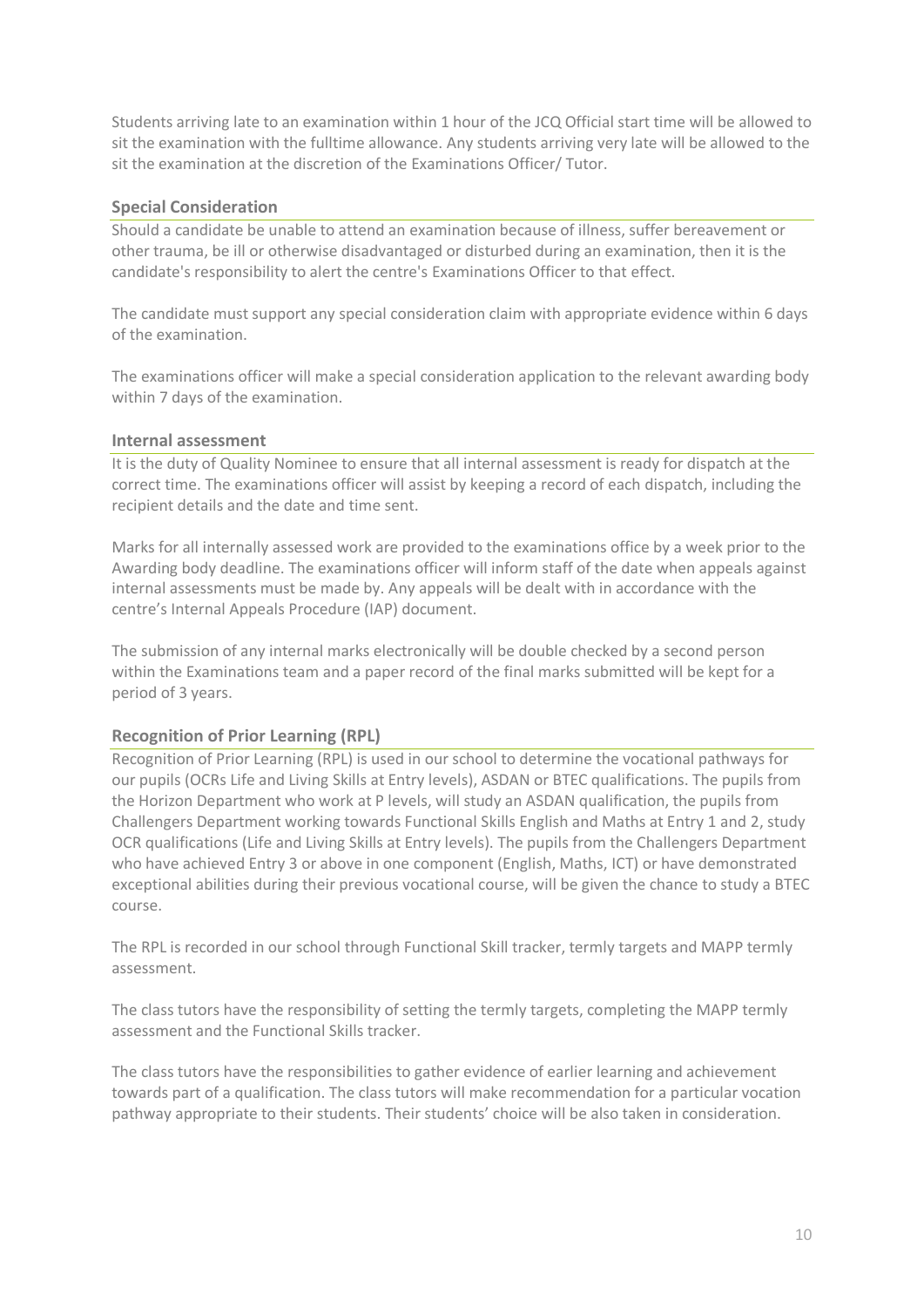The BTEC and OCR tutors review whether the evidence is enough to show that a learner has met the assessment requirements for a current qualification. The learner will need to show that through knowledge, understanding or skills they already have, they do not need to repeat the course or complete extra assessment activity. 2.2 If there is evidence that the learner has previously shown the knowledge, skills or understanding required by a qualification, this may be used towards achieving that qualification. Evidence of previous learning or achievement must be: valid and current; reliable, authentic, and sufficient.

RPL is not used to provide evidence against achievement for an entire qualification.

# **Lime Trust RPL Process Centre Preparation**

### **Stage 1:** Awareness, information and guidance

The class tutors will be given the Vocational Options and the entry requirements for each course. Using the RPL (FS trackers and MAPP) they will give their pupils the option to choose between the vocational courses available to them. All teachers will have the expertise to support and assure the RPL process.

**Stage 2:** Pre assessment, gathering evidence and giving information

- The BTEC Quality Nominee, ASDAN and OCR coordinators have the responsibility to register our learner as soon as they officially start to gather evidence.
- The tutors have the responsibility to help the learner in gathering evidence. The tutors must create an assessment plan and tracking documents.
- The evidence gathered needs to meet the standards of the unit, or part of a unit, that the evidence is being used for. Evidence from a learners' past experience could include: o Home or family life o Non certificated education or learning o Paid work or Community or voluntary work.

### **Stage 3: Assessing and documenting evidence**

- The Standards Verifier/External Examiner, before any monitoring activity starts, will be informed if the tutors have applied RPL for any particular units or learners. The Standards Verifier/External Examiner may include these in their sample.
- A learners' past achievement that would show evidence of up-to-date knowledge, understanding and skills varies between industries. It depends on the range of their experience, technological changes and the nature of the outcome claimed. The assessor may ask questions or ask a learner to show them skills, to check that their understanding and skills are current.
- The assessment strategy, where stated, for each qualification must also be followed. Documenting evidence
- Keep records of assessment against prior learning and make sure these are available for verification.
- Evidence collected through the RPL process needs to be assessed and verified through the same quality assurance procedures that your centre uses for any other internal assessment methods.

### **Stage 4: Claims and Appeals**

The BTEC Quality Nominee, the ASDAN coordinator and the OCR coordinator have the responsibility to claim any completed units in their areas. The Quality Nominee, ASDAN and OCR coordinator will deal with any queries, requests and appeals in their areas.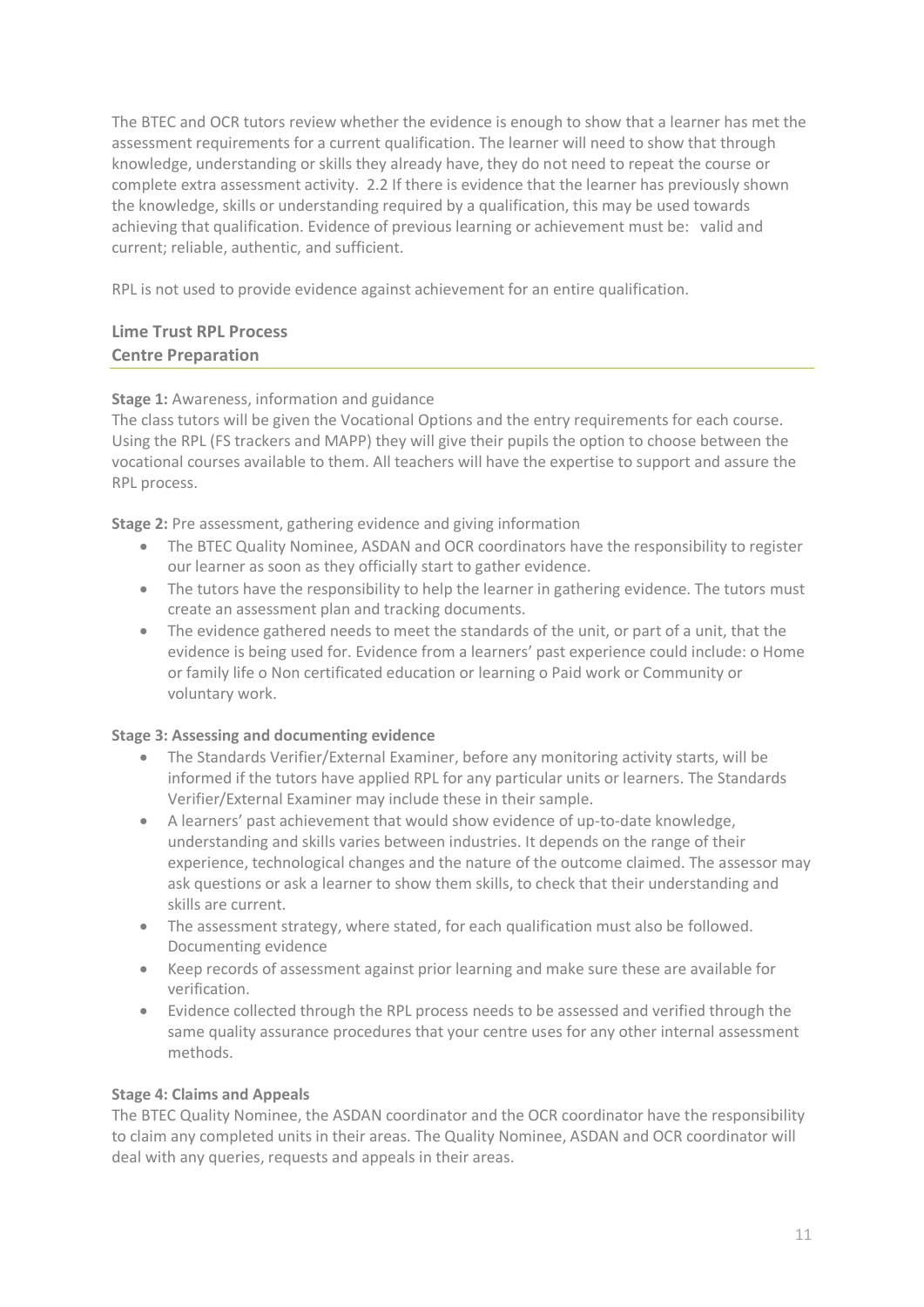### **Results**

Candidates will receive individual result slips on results days,

- in person at the centre
- by post to their home address candidates to provide self-addressed envelope
- by a nominated person as stated by the candidate on the correct form prior to the end of the summer term
- handed by the Principal during our Achievement Assembly

### **Enquiries about Results (EAR)**

EARs may be requested by centre staff or the candidate following the release of results. A request for a re-mark or clerical check requires the written consent of the candidate, a request for a remoderation of internally assessed work may be submitted without the consent of the group of candidates.

The cost of EARs will be paid by the candidate unless agreed by the Deputy Headteacher for the cost to be covered by departmental budgets.

All decisions on whether to make an application for an EAR will be made by the candidate following advice from the Examinations Officer.

If a candidate's request for an EAR is not supported, the candidate may appeal and the centre will respond by following the process in its Internal Appeals Procedure (IAP) document. All processing of EARs will be the responsibility of the Examinations Officer following the JCQ guidance.

### **Access to Scripts (ATS)**

After the release of results, candidates may ask subject staff to request the return of written examination papers within 30 days of the receipt of results.

Centre staff may also request scripts for investigation or for teaching purposes. For the latter, the consent of candidates must be obtained.

Re-marks cannot be applied for once an original script has been returned.

The cost of ATS will be paid by the candidate unless agreed by the Deputy Headteacher for the cost to be covered by departmental budgets.

Processing of requests for ATS will be the responsibility of the Examinations Officer.

### **Certificates**

Candidates will receive their certificates

- in person at the centre, a signature will be required.
- the Certificates will be handed during our Achievement Assembly.

Certificates can be collected on behalf of a candidate by third parties, provided they have written authority from the candidate to do so, and bring suitable identification with them that confirms who they are.

The centre retains the coursework and certificates for 1 years.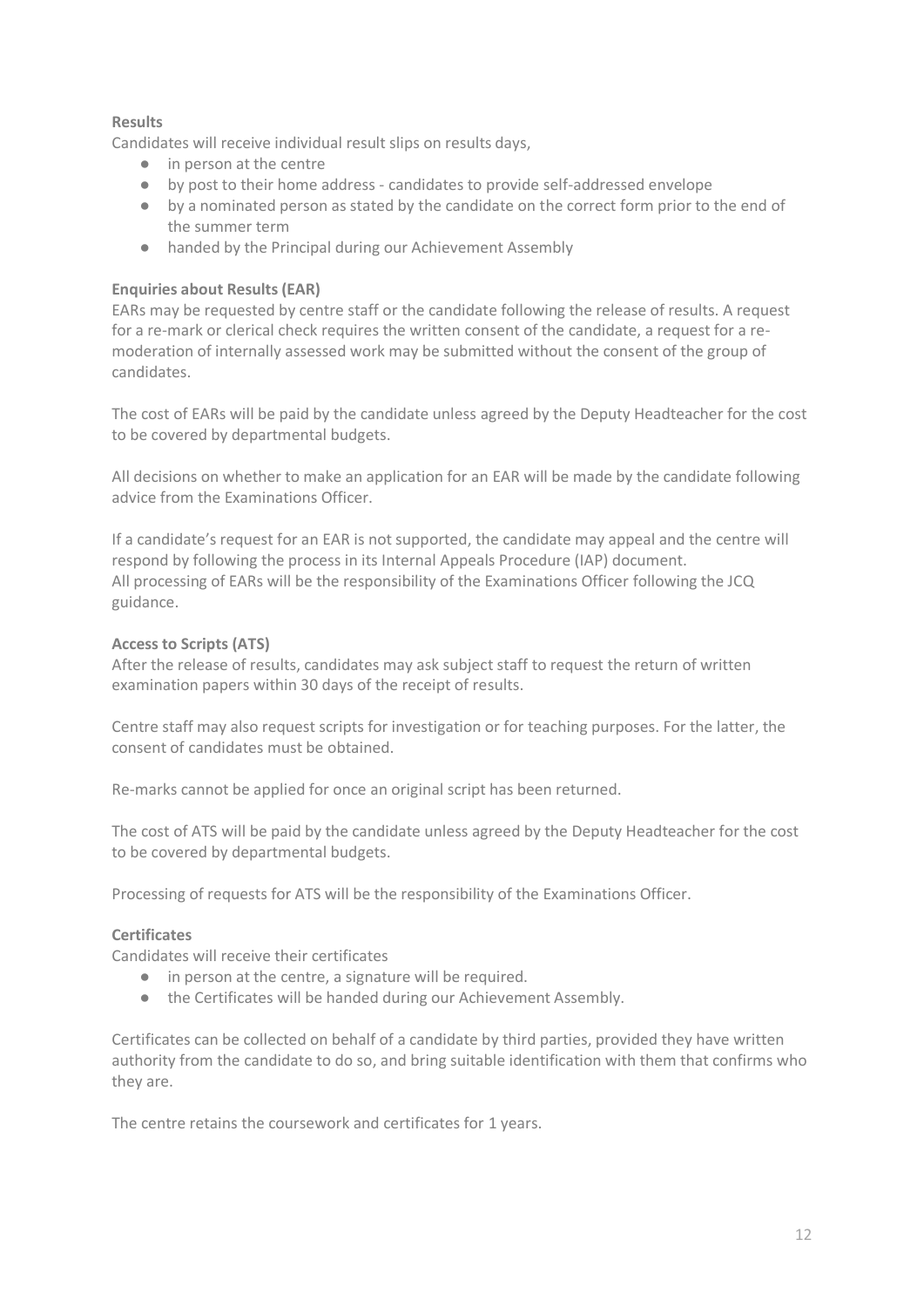A new certificate will not be issued by an awarding organisation. A transcript of results may be issued if a candidate agrees to pay the costs incurred.

### **Expectations of delivering of a BTEC course**

The BTEC courses will be delivered in accordance with the requirements presented in the Staff Handbook, which must be read and signed by all BTEC tutors.

# **BTEC Staff Handbook**

### **Contents:**

- **•** Fair Assessment Policy
- Guidance for Centres on Internal Moderation
- Hornbeam Academy Internal Moderation Policy
- Appeals Policy
- BTEC Assessment and Grading Policy
- Roles and Responsibilities

#### **Appendices:**

Appendix 1 – Assessment and Internal Verification Glossary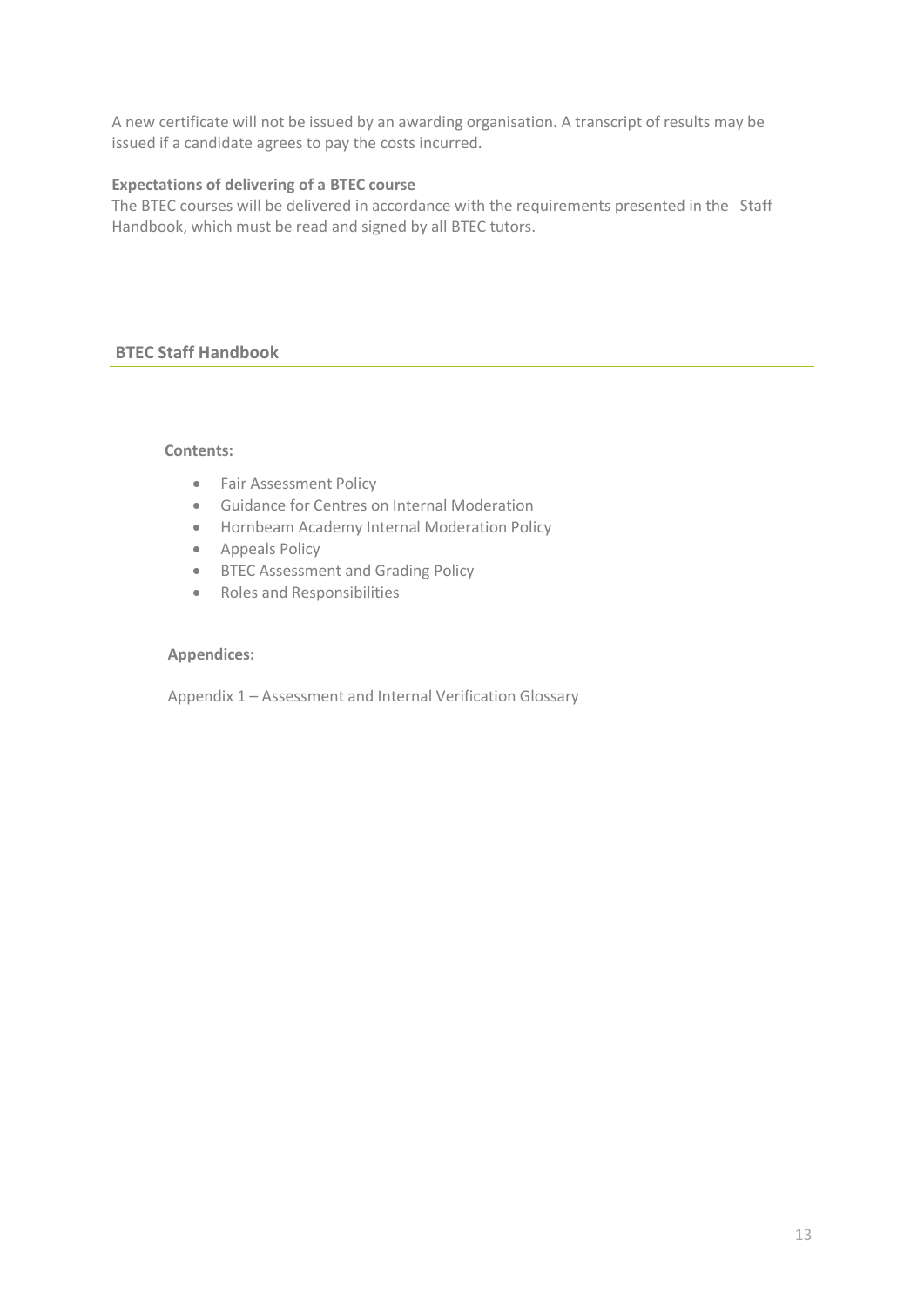# **Lime Academy Hornbeam: Fair Assessment Policy**

#### **Statement of Assessment**

- We aim to provide a variety of qualifications which provide all students with the opportunity to achieve their full potential by the most appropriate and direct route.
- Our Assessment Policy is based on the concepts of equality, diversity, clarity, consistency and openness.
- We will endeavour to ensure that the assessment processes are implemented in a way which is fair and non-discriminatory.

#### **Access**

Students are made aware of the existence of this policy and have open access to it. It can be found on the school network C drive and also online on our school website.

All tutors are made aware of the contents and purpose of this policy.

This policy is reviewed annually and may be revised in response to feedback from students, tutors and external organisations.

#### **What students can expect from us**

- We aim to ensure that all assessment of work is carried out fairly and in keeping with the awarding body's requirements
- All portfolio-based work will be assessed fairly against the qualification standards and teachers involved will be fully trained
- Internal assessments will be carried out fairly and according to awarding body instructions
- Externally marked tests and examinations will be according to the requirements of the awarding body

#### **Students can also expect:**

- To be fully inducted onto a new course and given information that can be shared with parents and carers
- Learning outcomes, performance criteria and other significant elements of learning and assessment to be made clear at the outset of the course and when assignments are set
- To be given appropriate assessment opportunities during the course with feedback provided on the quality of the work
- All work to be marked within two weeks of submission by the student.
- Where equivalents and exemptions can be applied, we will ensure this is pursued with the relevant awarding body.

### **Cheating and Plagiarism**

A fair assessment of student's work can only be made if that work is entirely the student's own. Therefore, students can expect an awarding body to be informed if:

- They are found guilty of copying, giving or sharing information or answers, unless part of a joint project
- They use an unauthorised aid during a test or examination
- They copy another student's answers during a test or examination
- They talk during a test or examination.

All allegations of cheating and plagiarism will lead to a full investigation which will follow the guidance of the relevant awarding body.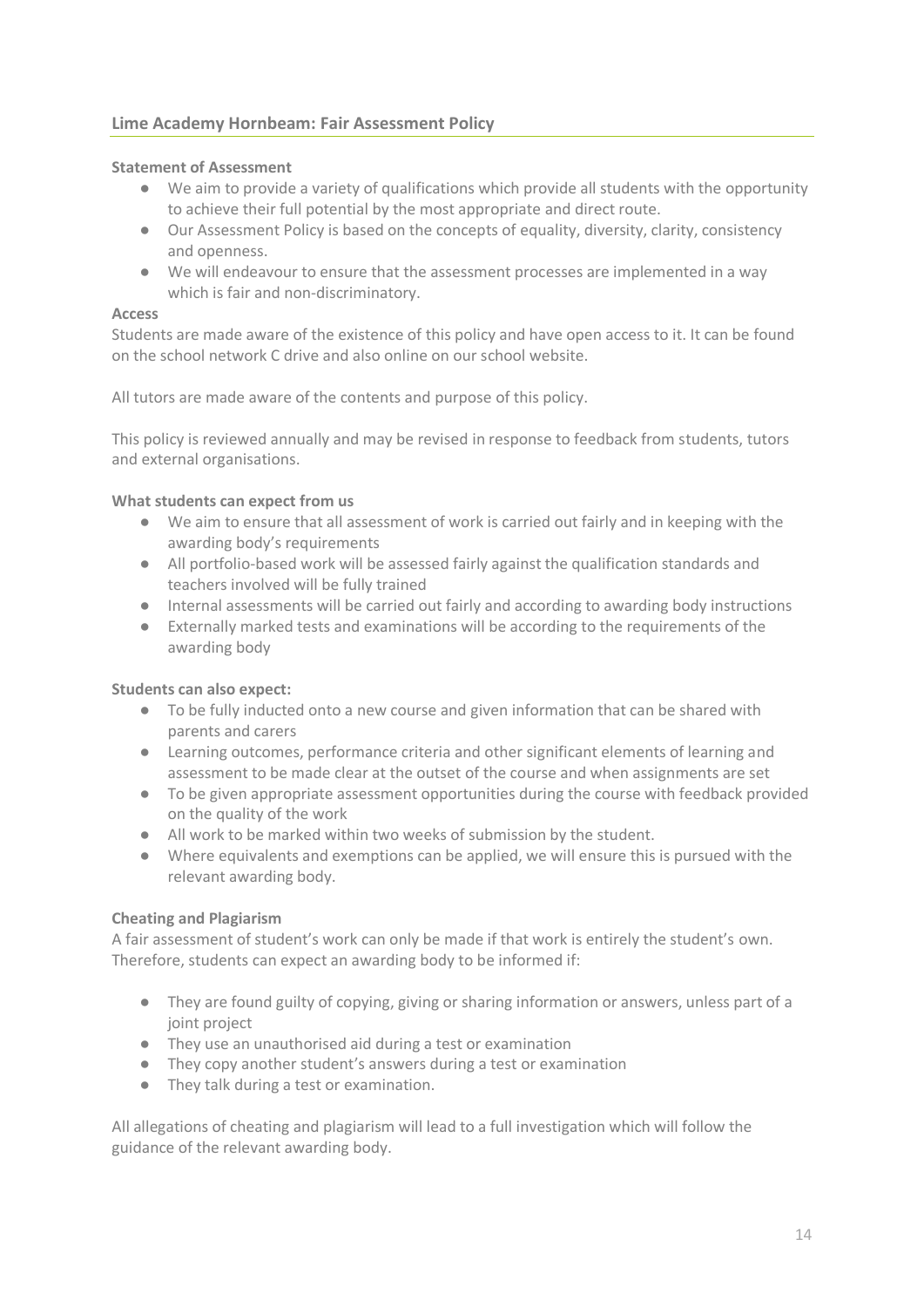If a student feels he/she has been wrongly accused of cheating or plagiarism, they should be referred to the Complaints Policy.

### **Guidance for Centres on Internal Moderation**

Internal moderation is a key process carried out by centres, throughout the delivery of a Qualification, to ensure that assessment methods are consistent across all Tutors/Assessors and that outcomes are fair to all learners.

Evidence of a robust internal moderation system will be required at external moderation and for audit purposes; therefore, there must be reliable and auditable record-keeping systems in place. It is the responsibility of all staff to participate in the moderation process by keeping the necessary records, attending relevant meetings and submitting marked candidate work as requested.

All assessment evidence that has been internally moderated must be kept on site until after the external moderation. The work remains the property of the candidate and can be returned to the candidate according to the requirements of the relevant awarding organisation.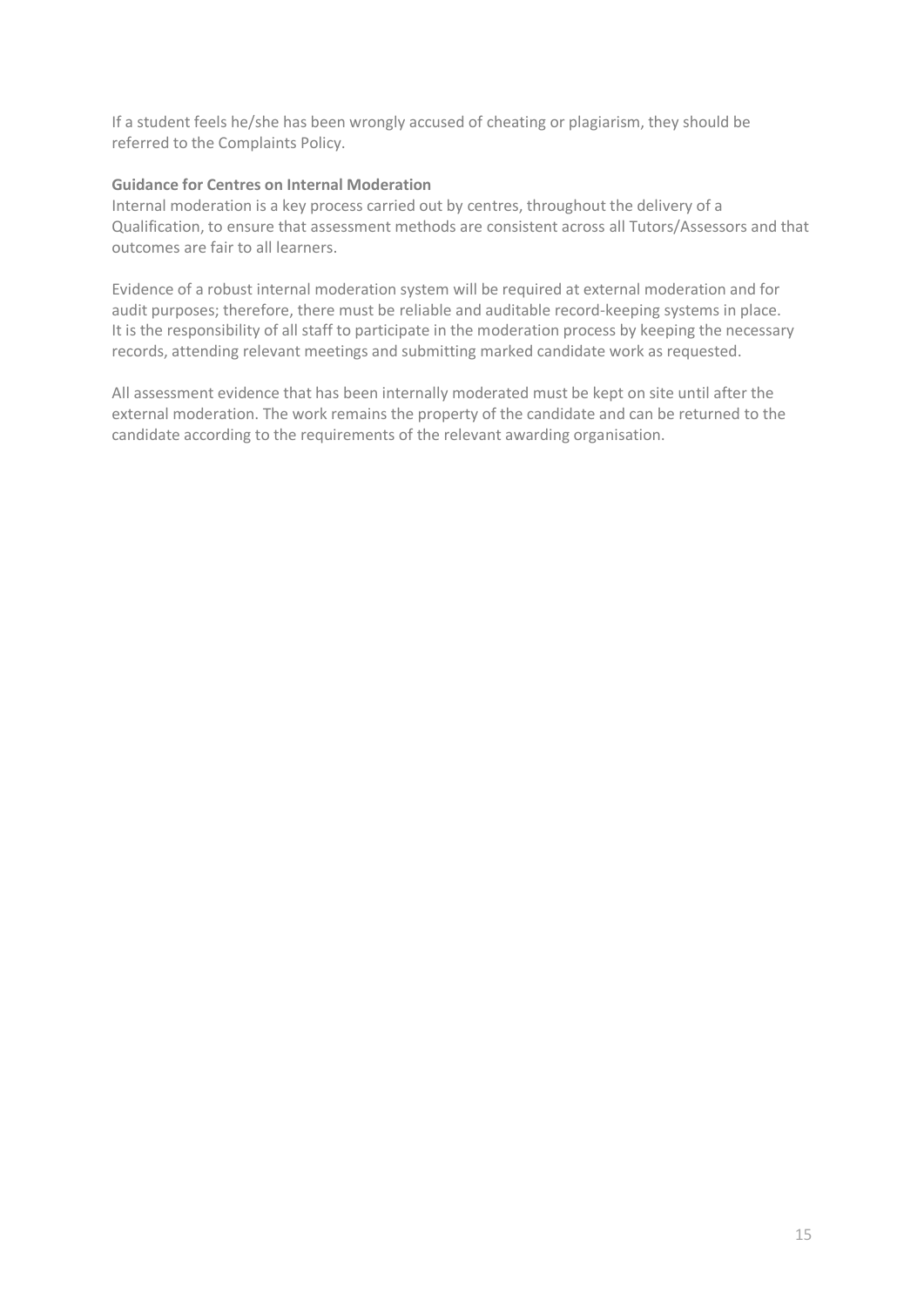#### **Lime Academy Hornbeam: Internal Moderation Policy**

The aim of this policy is to ensure that:

This policy aims to ensure internal verification of internally assessed units in the following way: Has an accredited Lead Internal Verifier in each BTEC programme area- Mihaela Chowdhury ( QN) and Sharon Murphy (LV) are the internal verifiers for all BTEC courses delivered at our centre Have assessment assignments that are fit for purpose- the assignment briefs for all our courses are created by the BTEC tutors and Internally verified prior use to ensure that they are fit for purpose and can meet our learners learning styles.

 Ensures assessment is accurate, consistent, current, timely, valid, authentic and to BTEC standardsall BTEC tutors will submit their yearly assessments plan for internal verification two weeks before the start of the course- the latest date being 20<sup>th</sup> September. The assessment plans follow the BTEC proforma and include the deadlines for internal verification (assignment briefs, learners' work) and resubmission.

 Internal verification is valid, reliable and covers all assessors and BTEC programme activity- The assessment plans for each course are internally verified before 20<sup>th</sup> September, at least two weeks before the course starts. Any changes taking place, need to be approved by the allocated Internal Verifier. All BTEC courses have an Internal Verifier allocated which acts both as an Internal Verifier and mentor, making sure that the BTEC tutors have the guidance and support required.

 The Internal Verification procedure is open, fair, and free from bias- all tutors are informed about the cycle of Internal Verification and BTEC quality expectations through BTEC team meetings, Tutors' handbook and termly trainings. All learners are informed about BTEC cycle of work applying to them (course deadline, resubmission, malpractice, appeals) via BTEC leaners' handbook, created for each course.

 There is accurate and detailed recording of internal verification decisions- each BTEC course has an allocated Internal verifier who will internally verify (assessment plans, briefs, learners work, resubmissions), and record the process using the relevant forms published on Pearson website. All assessment plans and assignment briefs must be Internally verified and be used only if the pass the internal verification process. The learners work will be sent for certification only after all units completed have been subject of a successful Internal verification. The internal verification forms will be stored electronically on our BTEC Google Drive so that they can be accessed remotely anytime. The learners' assessment trackers will be also stored electronically. All the IV forms and the assessment trackers will be kept for at least three internal verification documentation, along with the assessment tracking documents should be stored for a minimum of three years after certification.

Learner's work must be retained for 12 weeks after certification.

- Judge learner evidence against the assignment criteria.
- Utilise consistent assessment and grading across the programme.
- Ensures the assessment of all BTEC programmes delivered by a centre.
- Be part of an audit trail of learner achievement records.
- Provide feedback to inform centre quality improvement.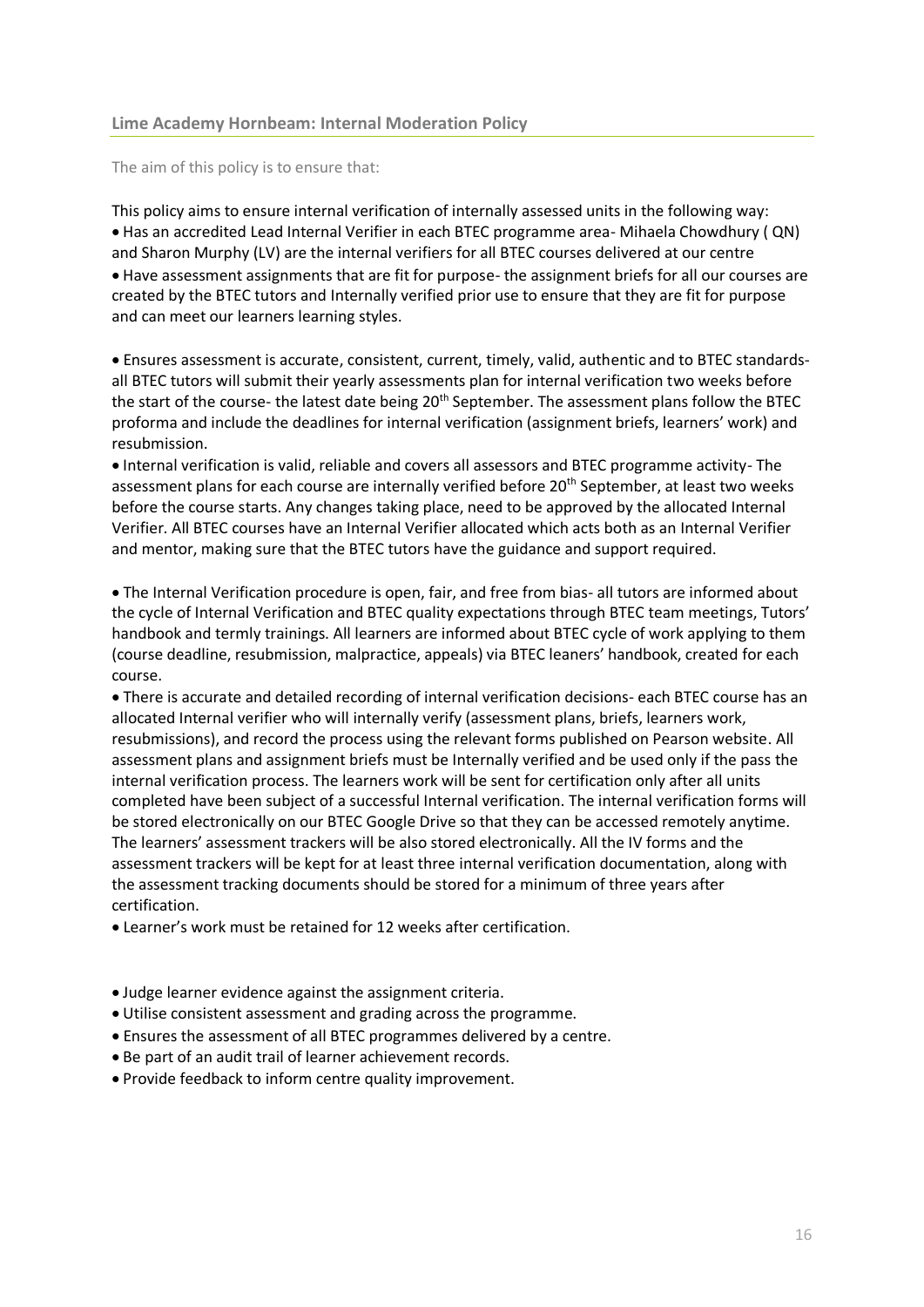### **The purpose of this policy is to ensure that:**

a Lead Internal Verifier is appropriately appointed for each subject area, is registered with Pearson and has undergone the necessary standardisation processes (OSCA registration and completion of standardisation exercises)

 Each Lead Internal Verifier oversees effective Internal Verification systems in their subject area. The IV process is completed throughout the year, as outlined in the yearly assessment plan for each course.

- Staff are briefed and trained in the requirements for current Internal Verification procedures.
- Effective internal verification roles are defined, maintained and supported
- Internal verification is promoted as a developmental process between staff.
- Standardised internal verification documentation is provided and used.
- All centre assessment instruments are verified as fit for purpose.
- An annual internal verification schedule, linked to assessment plans, is in place.

 An appropriately structured sample of assessment from all programmes, units, sites and Assessors is Internally Verified, to ensure centre programmes conform to national standards. Internal verification is a necessary part of the BTEC programme and is intended to be a supportive process.

 Secure records of all internal verification activity are maintained ( both on physical folders and electronically, using our BTEC Google Drive, so that they can be accessed remotely, if the necessity arises .

### The outcome of internal verification is used to enhance future assessment practice.

The centre will:

- ensure that all assessment activities are valid, appropriate and fit for purpose
- apply a strategy that will provide a representative sample across all tutor/assessors
- create a plan of internal moderation in relation to all assessment activities
- define, maintain and support effective internal moderation roles, including the provision of training where required
- provide standardised documentation to support internal moderation activity and recordkeeping
- ensure that feedback and outcomes of internal and external moderation support future development of good practice
- carry out an annual evaluation and review of internal moderation policy and procedures

#### **Deadlines, extensions and resubmission**

- all learners must complete their coursework within the timescale agreed at the beginning of the year, deadlines being formally recorded on the course assessment plan, and approved by the Lead Internal Verifier.
- all learners will receive the information about their deadlines, during their induction programme, at the start of each course. This information will be published in the BTEC Student Booklet, for each course.
- a learner can formally apply for an extension if they have genuine reasons for not meeting a deadline, such as illness. If an extension is granted, the new deadline will be adhered to and recorded. The Lead Internal Verifier must approve the extension.
- learners are not to be penalised purely for submitting work late, unless this is explicitly included in the Merit or Distinction assessment criteria and/or the associated assessment guidance. Only the assessment criteria for the units can be used for assessment decisions. If a learner is not able to use an extension opportunity, then it may be appropriate to request special considerations.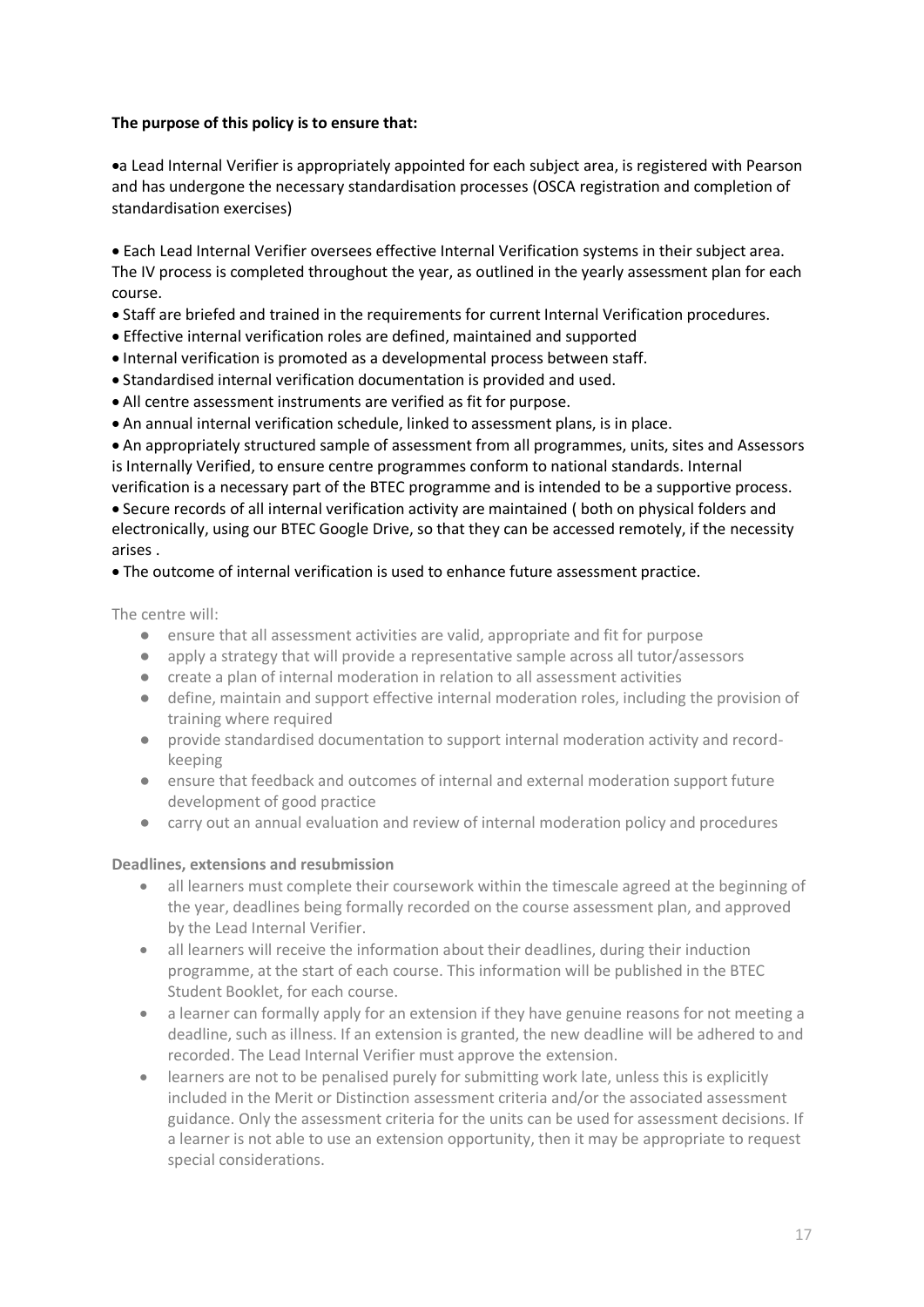- learners can be eligible for one resubmission of evidence for each assignment submitted. The deadlines for resubmission of each assignment are recorded on the course assessment plan.
- Only the Lead Internal Verifier can authorise a resubmission which ensures any resubmissions are fairly and consistently implemented for all learners.
- The Lead Internal Verifier can only authorise a resubmission if all the following conditions are met: • The learner has met initial deadlines set in the assignment, or has met an agreed deadline extension
	- The learner has correctly authenticated the evidence

 • The Assessor judges that the learner will be able to produce improved evidence without further guidance

- The Assessor has authenticated the evidence submitted for assessment
- If a learner has not met these conditions, the Lead Internal Verifier must not authorise a resubmission.

#### **Appeals Procedure**

If a student or their parent/ carer would like to appeal against an assessment decision a meeting will be hosted at the school with all parties concerned and evidence of work and moderation decision will be made clear. If agreement cannot be found, then referral to the external moderator (Edexcel Course Assessors) will be made.

#### **Lime Academy Hornbeam: Appeals Policy**

#### **Introduction**

This policy addresses the situation where students may wish to appeal against a grade he/she has received for a qualification.

### **Access**

Students are made aware of the existence of this policy and have open access to it. It can be found in the school office and online on our school website along with the appeals policies for each of the awarding bodies used by Hornbeam Academy Trust. All tutors are made aware of these policies and how to access them in order that students can be supported.

This policy is reviewed annually and may be amended in response to feedback from students, staff, parents and external organisations.

#### **Policy Statement**

All students at Hornbeam Academy Trust have the right to make an appeal about any of the marks received for the qualifications they are undertaking.

If any student wishes to appeal a decision, they should follow the following procedure.

- 1. If possible, speak to the member of staff responsible for teaching the qualification in the first instance about the reason they wish to appeal.
- 2. The member of staff has a responsibility to explain to the candidate why he/she received the grade/mark.
- 3. If the student is not satisfied with the explanation, the piece of work will be re-marked by another member of staff also involved with that qualification.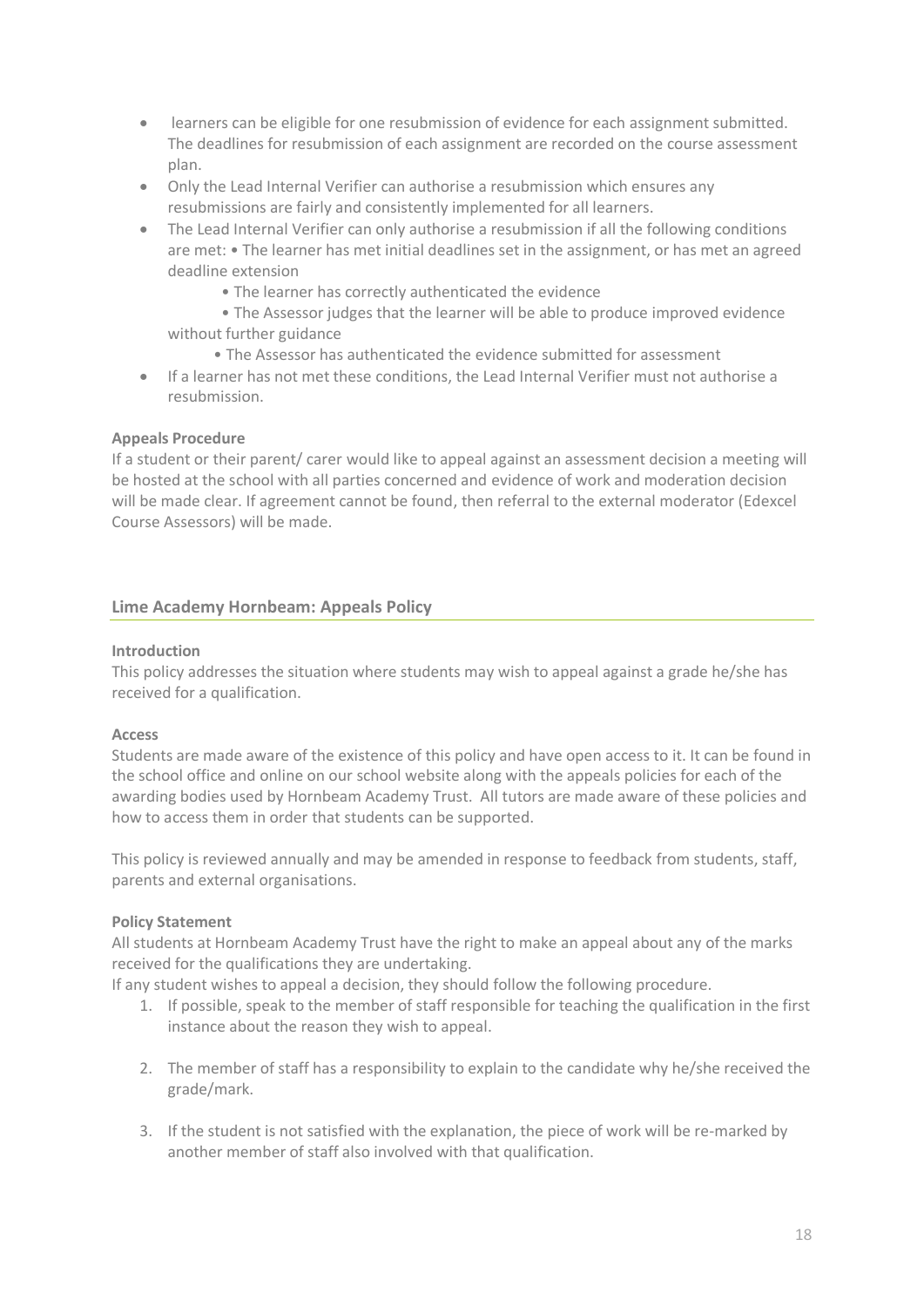- 4. The student will be informed of the outcome of the re-marking by letter.
- 5. If the student wants to continue the appeal, he/she needs to contact the examinations officer, who will provide the student with information about the appeals procedure for the relevant awarding body and explain what is involved. The examinations officer will assist with the completion of any forms and will correspond with the awarding body on behalf of the student.
- 6. Please note: a student must have the support of the centre to be able to appeal against a result.

### **BTEC Assessment and Grading Policy**

The pupils who have achieved Entry 2 or above in, at least one component of Functional Skills English and Maths will have the opportunity to choose to study one of the following BTEC Entry 3 courses delivered at our centre: Catering, Retail, Constructions, Office Skills and Media. Pupils who have shown talent, hard work and excellence in completing the practical BTEC work but they only achieved Entry 1 in English FS and Maths FS, at the beginning of the BTEC, could be also considered, if it is expected that these pupils will be able to achieve Entry 2 Maths FS/ English FS at the end of the course.

Assessment of pupils' work should be on going throughout the course and formative feedback given to learners during the completion of an assignment. Formative feedback given to the learner showing what has been achieved and what is required for further success during completion of the assignment.

Formative feedback given should be recorded on the formative feedback sheet.

Assessment can take many forms and may include observations by the assessor and other witnesses. Evidence must be recorded on the appropriate observation or witness forms and signed by both the witness and the learner and put in the learner's portfolio of work as evidence of skills met.

Work should be handed in at the deadline set for the assignment and the assessor undertakes summative assessment at the agreed date on the IV schedule (See departmental IV schedule).

Summative assessment and feedback should be recorded on the learners SRF. It should inform the learner of successful learning and the need for further study or further evidence.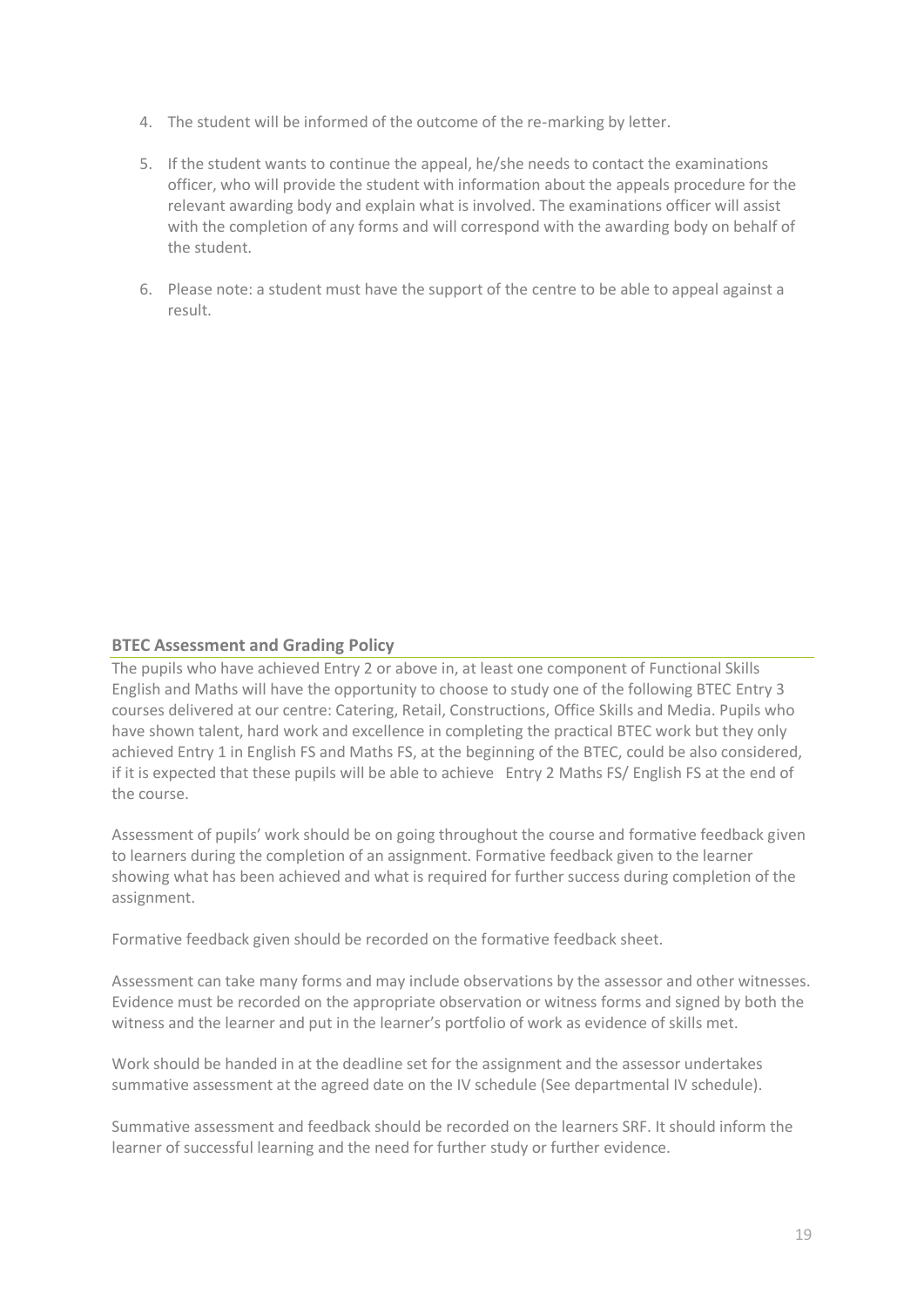A sample of learners' work should be taken for the purpose of internal verification of assessment. Assessment decisions are reviewed by IV and the date of completion recorded on the IV departmental schedule. The IV completes the assessment IV form and if IV confirms the decision of the assessment by the assessor then formative assessment is given back to the learner.

If IV disagrees with the decision made by the Assessor, then feedback should be given via the IV form and remedial action should be taken by the assessor and then rechecked by the IV before final summative assessment decision can be given to the learner.

All completed IV forms should be stored in the departmental IV file.

### **Roles and responsibilities**

**Quality Nominee:** Mihaela Chowdhury

**Examinations Officer**: Paulette Grant

### **Centre Edexcel**

Quality nominees have overall responsibility for the conduct of courses. They oversee systems, assessment and moderation.

They need to ensure the reliability and integrity of all courses. If the 'QMR' visit identifies problems, all courses at the centre are blocked.

### **Key point:**

As a BTEC centre, our school will effectively be awarding our own qualifications. We will also, however, be responsible for assuring that assignments are appropriate and well written, assessments are robust and students are appropriately accredited. The professional integrity of the organisation, its leaders and individual teachers will be at stake if we do not ensure that systems are in place to address these issues.

It is the leadership team's intention to ensure increased rigour and consistency across BTECs.

### **BTEC Quality Nominee**

### **Role description: Course planning and preparation**

- Being an advocate for BTEC and the BTEC approach with staff, SLT and governors.
- Arranging to attend appropriate training
- Ensuring that all staff are aware of the systems put in place to ensure consistency and reliability of courses, assessments and accreditation

#### **Verification**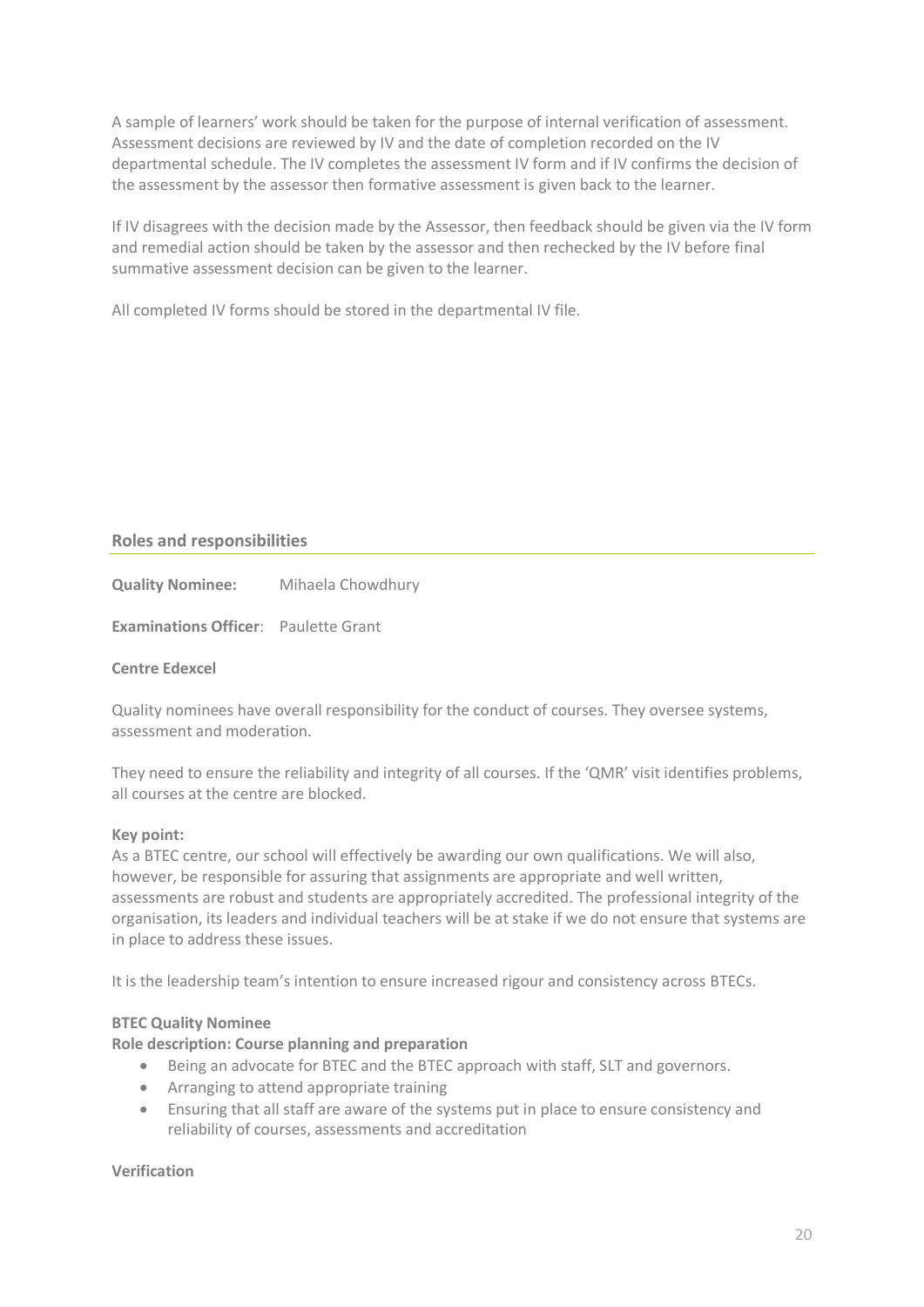Ensuring that Subject Leaders have followed procedures by 'Internally verifying' assignments Sampling assignments to ensure evidence of colleagues responding to IV feedback

### **Administration of student entries**

- Convening BTEC Meetings as per School calendar
- Responding to queries from Subject Leaders re; Students' causing concern
- Ensuring that entries are made in a way that maximises the experience of students, adds value and minimises cost to the centre

#### **Teaching tracking and assessment**

- Ensuring that subject leaders and their teams complete BTEC trackers as per the assessment calendar.
- Identifying patterns in ongoing and summative data which indicate success and areas for concern and discuss these with Subject Leaders
- Withdrawing students who will not achieve the course, if SLT agree

#### **Quality control**

- Comply with the 'Inter-Departmental Quality Check' in January
- Ensuring adherence of BTEC programme to Edexcel guidance
- Sampling & monitoring individual subjects' documentation
- Evaluating BTEC structures and processes for following year and identifying development priorities

### **BTEC Subject Leader**

### **Role description: Course planning and preparation**

- Obtain Specification and related materials at appropriate level
- Draft Year Plan / timeline with reference to School calendar
- Produce & distribute Course Booklet
- Design generic feedback sheets
- Design Grading Grid & IV sheet for Assignment Lead and coordinate the writing of assignments Issue Assignment to students after IV adjustments
- Obtain appropriate resources for students arranging to attend appropriate training

#### **Verification**

- Internally verifying assignments
- Respond to IV feedback
- Complete OSCA Accreditation (to become a lead IV) in subject area

#### **Administration of student entries**

- Liaise effectively with the EO regarding the registration & certification of learners.
- Register students at appropriate level identify students causing concern and raise concerns with QN

#### **Tracking and assessment**

 Comparing interim achievement against target grades ensuring that subject teachers complete BTEC trackers as per the assessment timeline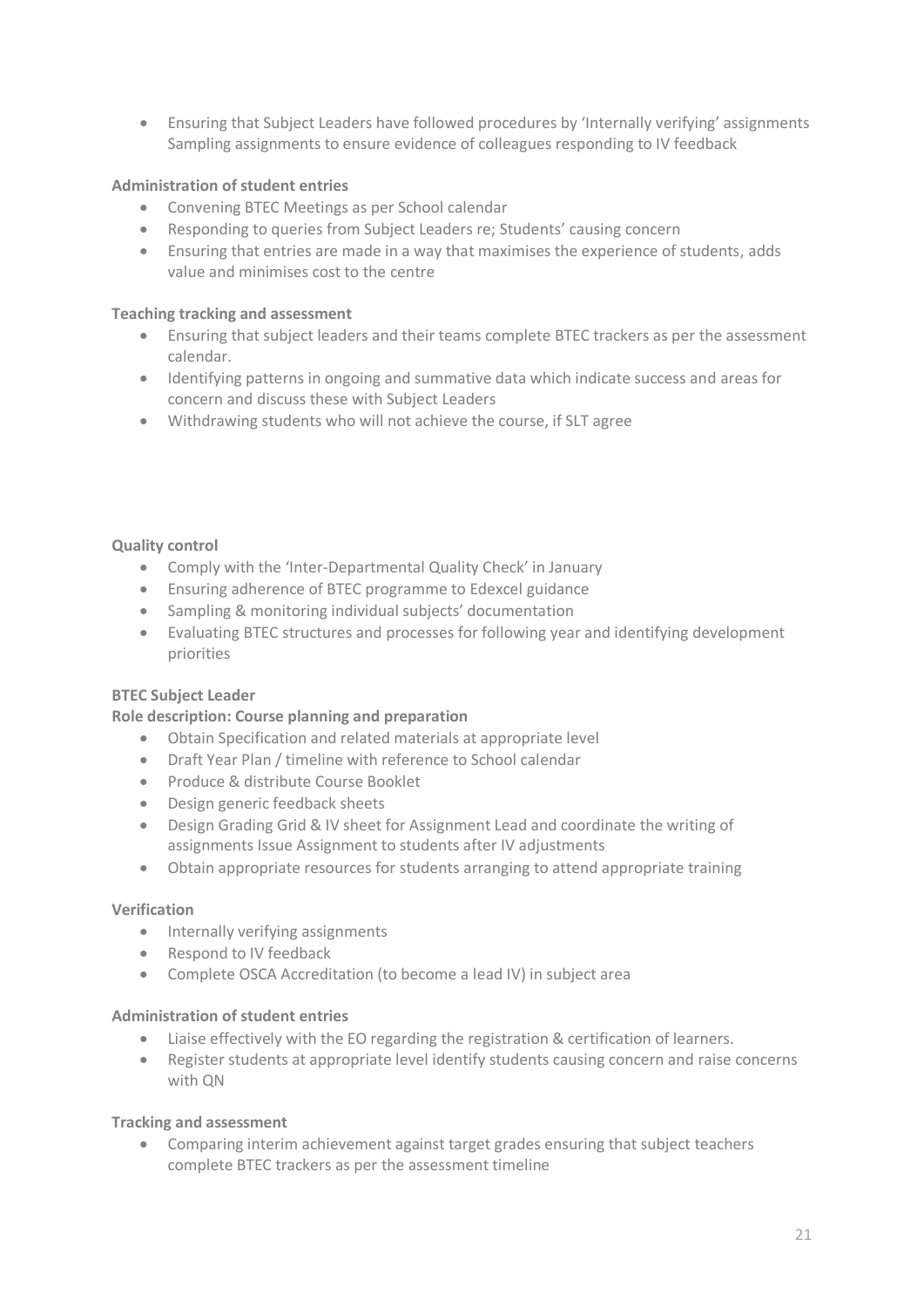• Submitting results to Examinations Officer

### **Quality control**

- Taking part in the 'Inter-Departmental Quality Check' in January ensuring adherence of BTEC programme to Edexcel guidance
- Sampling & monitoring individual subjects' documentation
- Evaluating course for following year and identifying development priorities
- Liaise with QN to be aware of information updates and quality assurance requirements
- Liaise with relevant Edexcel appointed staff undertaking quality assurance, including Standards Verifiers
- Review the reports arising from quality assurance and ensure that appropriate actions are taken

### **BTEC Examinations Officer**

### **Role description: Course planning and preparation**

Arranging to attend appropriate training

### **Administration of student entries**

- Attending BTEC Meetings as appropriate
- Register learners by 1st November (for programmes starting in September) or within one month of enrolment (for other start times)
- Register students at the appropriate level, on the instructions of Subject Leaders
- Informing the QN of Subject Leader requests to adjust the arrangements for individual students
- Register / withdraw students as advised by subject leaders (in consultation with QN)

### **Teaching, tracking and assessment**

- Ensuring overview of BTEC trackers and their completion
- Supporting the QN in identifying patterns in tracking and other data
- Reporting Results to Edexcel

### **Quality control**

 Support the QN in preparation for the Inter-Departmental Quality Check in January. Evaluate BTEC administration for the following year.

### **Responsibilities of BTEC students:**

- Reading the 'Course Handbook'
- Completing out of hours learning
- Participating in all activities to the best of your ability, ensuring that where group/pair work is involved, you do not let others in your group down
- Being a positive influence on the learning of others
- Submitting work according to deadlines
- Completing revisions to assignments taking into account teacher feedback
- Aiming to achieve at least your target grade
- Completing coursework by the final deadline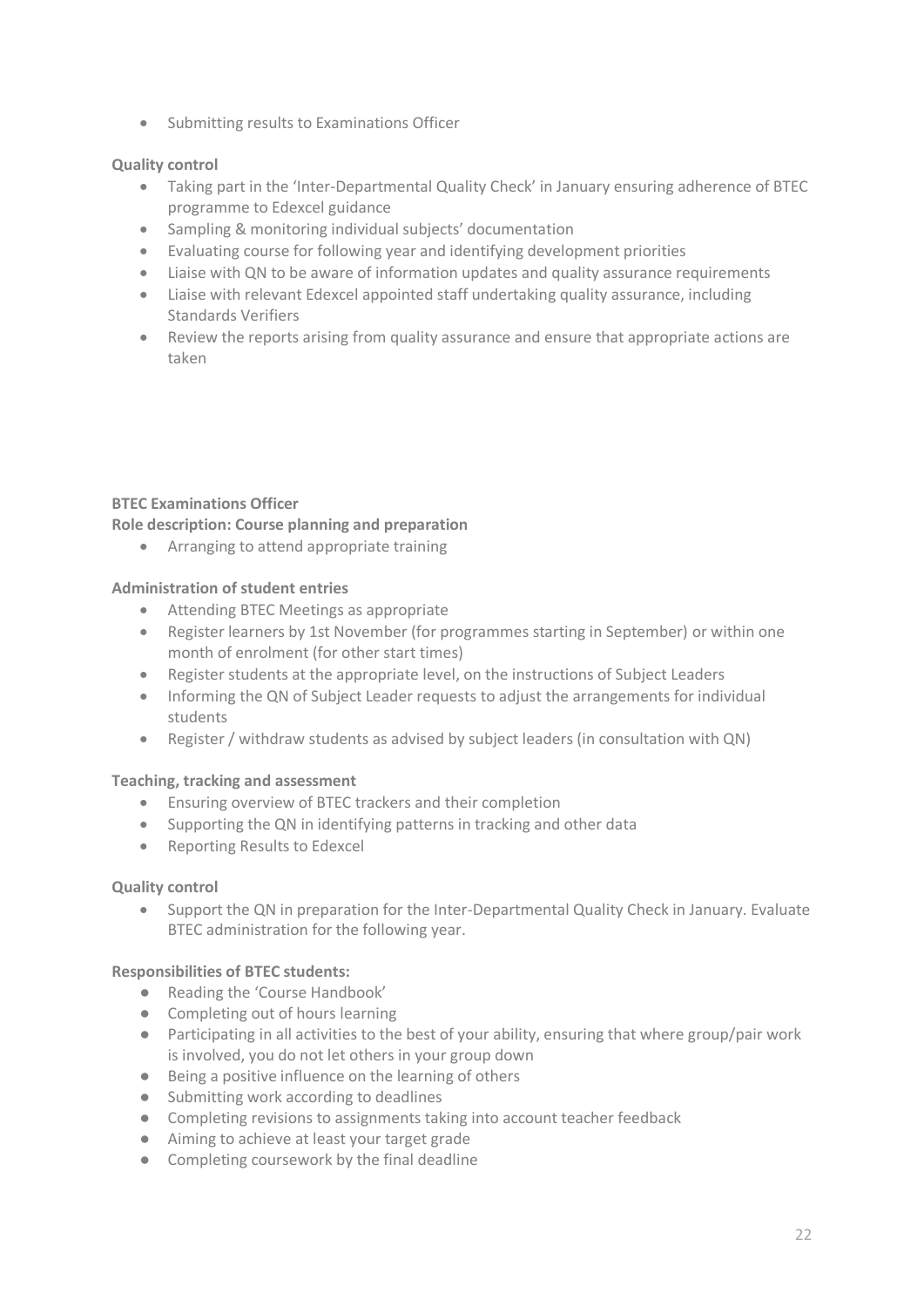# **Appendix 1**

# **Assessment and Internal Verification Glossary**

| <b>Internal Verification</b> | Quality check carried out within a School, which looks at:                                 |  |  |
|------------------------------|--------------------------------------------------------------------------------------------|--|--|
|                              | every assignment brief - to determine if it is fit for purpose                             |  |  |
|                              | a sample of assessment decisions in each unit - to determine if they are                   |  |  |
|                              | accurate and meet the awarding body standard                                               |  |  |
| <b>Internal Verifier</b>     | Is the person who:                                                                         |  |  |
|                              | carries out the quality checks above                                                       |  |  |
|                              | cannot internally verify their own assessed work<br>$\bullet$                              |  |  |
|                              | does not need formal internal verifier qualification for non-NVQ<br>$\bullet$              |  |  |
|                              | programmes                                                                                 |  |  |
|                              | will need formal internal verifier qualification for most NVQ programmes                   |  |  |
| <b>Internal Verification</b> | Is the plan drawn up by the assessment team to ensure all units and all                    |  |  |
| <b>Schedule</b>              | assessors are included in internal verification during the year. The following             |  |  |
|                              | should be quality assured by internal verification:                                        |  |  |
|                              | all programmes<br>$\bullet$                                                                |  |  |
|                              | all units<br>$\bullet$                                                                     |  |  |
|                              | all assessors<br>$\bullet$                                                                 |  |  |
|                              | all assignment briefs<br>$\bullet$                                                         |  |  |
|                              | sample of assessed work for each unit/assignment<br>$\bullet$                              |  |  |
|                              | The College does not specify the size of the sample, but the assessment team               |  |  |
|                              | should ensure the process is rigorous.                                                     |  |  |
| <b>Assessor</b>              | Is the person who:                                                                         |  |  |
|                              | designs the unit assignment brief<br>$\bullet$                                             |  |  |
|                              | supports learners to achieve the unit grading criteria<br>$\bullet$                        |  |  |
|                              | makes the final judgement of learner work and gives feedback on learner<br>$\bullet$       |  |  |
|                              | performance                                                                                |  |  |
|                              | does not need formal internal verifier qualification for non-NVQ<br>$\bullet$              |  |  |
|                              | programmes                                                                                 |  |  |
|                              | will need formal internal verifier qualification for most NVQ programmes                   |  |  |
| <b>Assignment Brief</b>      | Is the document which:                                                                     |  |  |
|                              | identifies tasks/activities which tell learners what to do to demonstrate the<br>$\bullet$ |  |  |
|                              | skills/understanding/knowledge for each unit                                               |  |  |
|                              | should be in a vocational setting, cross referenced to grading criteria, using             |  |  |
|                              | appropriate language                                                                       |  |  |
|                              | should be internally verified before issue to learners                                     |  |  |
| Assessment                   | Is a formal record:                                                                        |  |  |
| <b>Tracking</b>              | kept by assessor to show individual grading criteria/outcomes achieved<br>$\bullet$        |  |  |
| (Unit level)                 | where the learner can see their own progress in achieving the unit<br>۰                    |  |  |
|                              | which is stored safely for 3 years<br>۰                                                    |  |  |
| Assessment                   | Is the formal record:                                                                      |  |  |
| <b>Tracking</b>              | kept by internal verifier/programme leader/senior tutor<br>۰                               |  |  |
| (Programme level)            | which is a summative document showing final grade/outcome for each unit<br>۰               |  |  |
|                              | achieved by each learner                                                                   |  |  |
|                              | which also ensures that the correct units are being delivered<br>۰                         |  |  |
|                              | where the learner can see progress towards achieving the overall                           |  |  |
|                              | qualification                                                                              |  |  |
|                              | which is stored safely for 3 years<br>$\bullet$                                            |  |  |